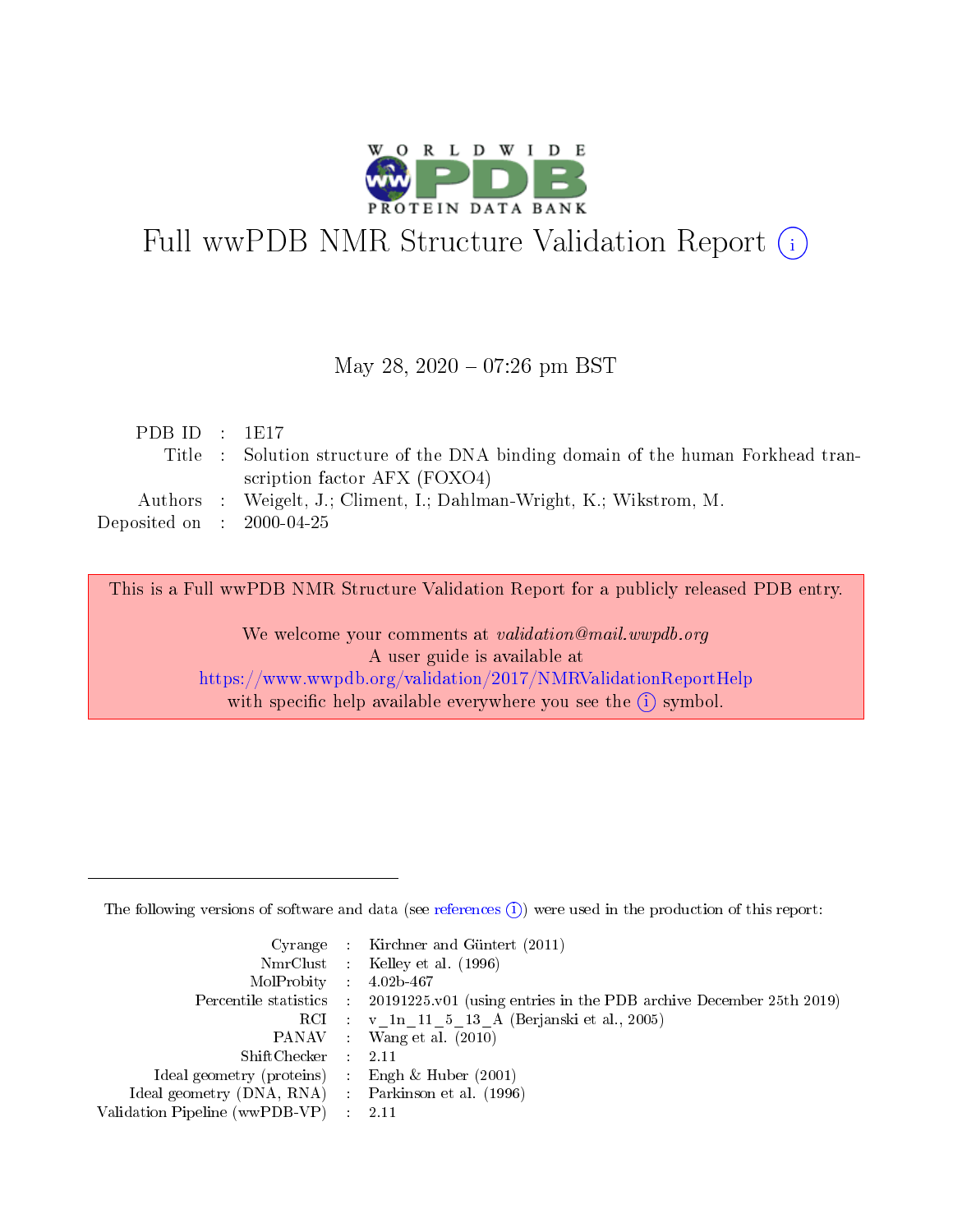# 1 [O](https://www.wwpdb.org/validation/2017/NMRValidationReportHelp#overall_quality)verall quality at a glance (i)

The following experimental techniques were used to determine the structure: SOLUTION NMR

The overall completeness of chemical shifts assignment was not calculated.

Percentile scores (ranging between 0-100) for global validation metrics of the entry are shown in the following graphic. The table shows the number of entries on which the scores are based.



Sidechain outliers 154315 11428

The table below summarises the geometric issues observed across the polymeric chains and their fit to the experimental data. The red, orange, yellow and green segments indicate the fraction of residues that contain outliers for  $>=3, 2, 1$  and 0 types of geometric quality criteria. A cyan segment indicates the fraction of residues that are not part of the well-defined cores, and a grey segment represents the fraction of residues that are not modelled. The numeric value for each fraction is indicated below the corresponding segment, with a dot representing fractions  $\epsilon = 5\%$ 

| Mol | ${\bf Chain}$ | Length |     | Quality of chain |     |     |
|-----|---------------|--------|-----|------------------|-----|-----|
|     |               | 150    | 40% | 10%              | 10% | 40% |

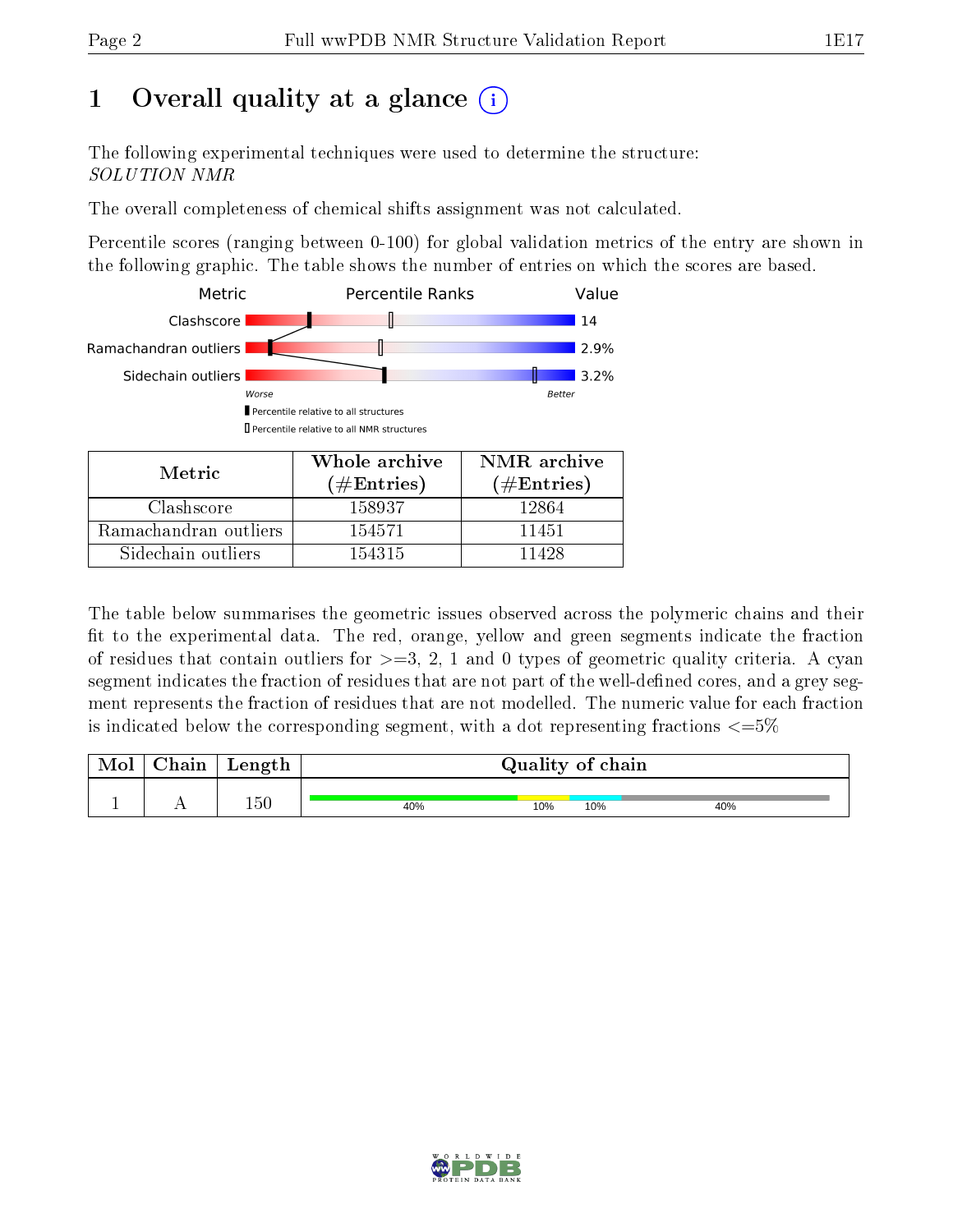# 2 Ensemble composition and analysis  $(i)$

This entry contains 20 models. Model 3 is the overall representative, medoid model (most similar to other models). The authors have identified model 1 as representative.

The following residues are included in the computation of the global validation metrics.

| Well-defined (core) protein residues      |                                  |  |
|-------------------------------------------|----------------------------------|--|
| Well-defined core   Residue range (total) | Backbone RMSD (Å)   Medoid model |  |
| $A:100-A:167$ , $A:171-A:177$             | 0.47                             |  |
| 75                                        |                                  |  |

Ill-defined regions of proteins are excluded from the global statistics.

Ligands and non-protein polymers are included in the analysis.

The models can be grouped into 3 clusters and 2 single-model clusters were found.

| Cluster number        | Models                                      |
|-----------------------|---------------------------------------------|
|                       | $1, 2, 3, 4, 5, 10, 11, 12, 14, 15, 18, 20$ |
|                       | 6, 7, 8, 16                                 |
|                       |                                             |
| Single-model clusters | 13:19                                       |

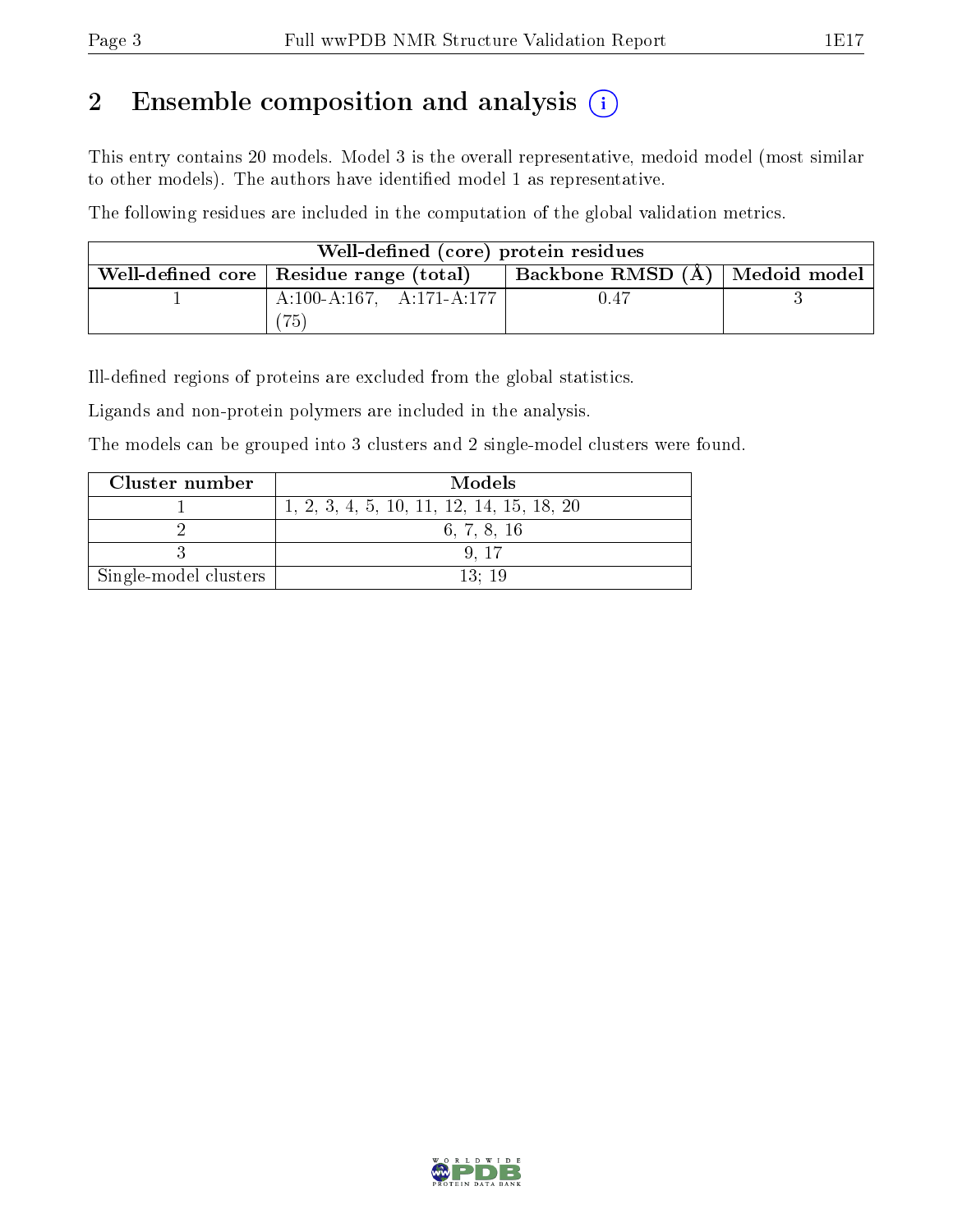# 3 Entry composition (i)

There is only 1 type of molecule in this entry. The entry contains 1433 atoms, of which 706 are hydrogens and 0 are deuteriums.

Molecule 1 is a protein called AFX.

| Mol | Chain   Residues |             |      | Atoms |     |     | lrace |
|-----|------------------|-------------|------|-------|-----|-----|-------|
|     |                  | $\rm Total$ |      |       |     |     |       |
|     | 90               | 1433        | 458. | 706   | 133 | 134 |       |

There is a discrepancy between the modelled and reference sequences:

|     |     |     | $^\top$ Chain   Residue   Modelled   Actual   Comment | Reference         |
|-----|-----|-----|-------------------------------------------------------|-------------------|
| 105 | LEU | PHE | conflict                                              | <b>UNP P98177</b> |

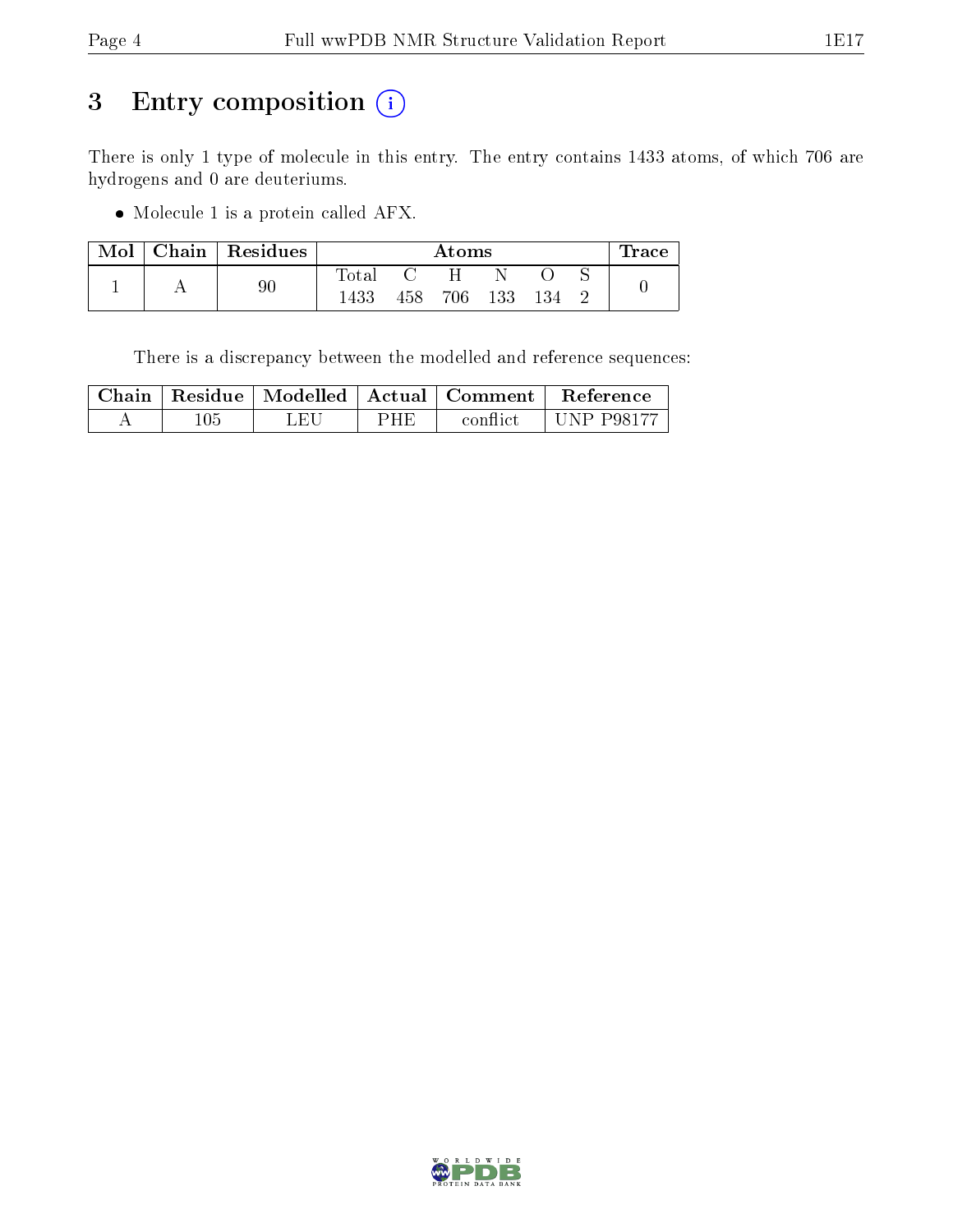# 4 Residue-property plots  $\binom{1}{1}$

## <span id="page-4-0"></span>4.1 Average score per residue in the NMR ensemble

These plots are provided for all protein, RNA and DNA chains in the entry. The first graphic is the same as shown in the summary in section 1 of this report. The second graphic shows the sequence where residues are colour-coded according to the number of geometric quality criteria for which they contain at least one outlier: green  $= 0$ , yellow  $= 1$ , orange  $= 2$  and red  $= 3$  or more. Stretches of 2 or more consecutive residues without any outliers are shown as green connectors. Residues which are classified as ill-defined in the NMR ensemble, are shown in cyan with an underline colour-coded according to the previous scheme. Residues which were present in the experimental sample, but not modelled in the final structure are shown in grey.

• Molecule 1: AFX



### 4.2 Scores per residue for each member of the ensemble

Colouring as in section [4.1](#page-4-0) above.

#### 4.2.1 Score per residue for model 1

• Molecule 1: AFX



#### 4.2.2 Score per residue for model 2

| Chain A: | 36% | 13% | ٠ | 10% | 40% |
|----------|-----|-----|---|-----|-----|
|          |     |     |   |     |     |
|          |     |     |   |     |     |

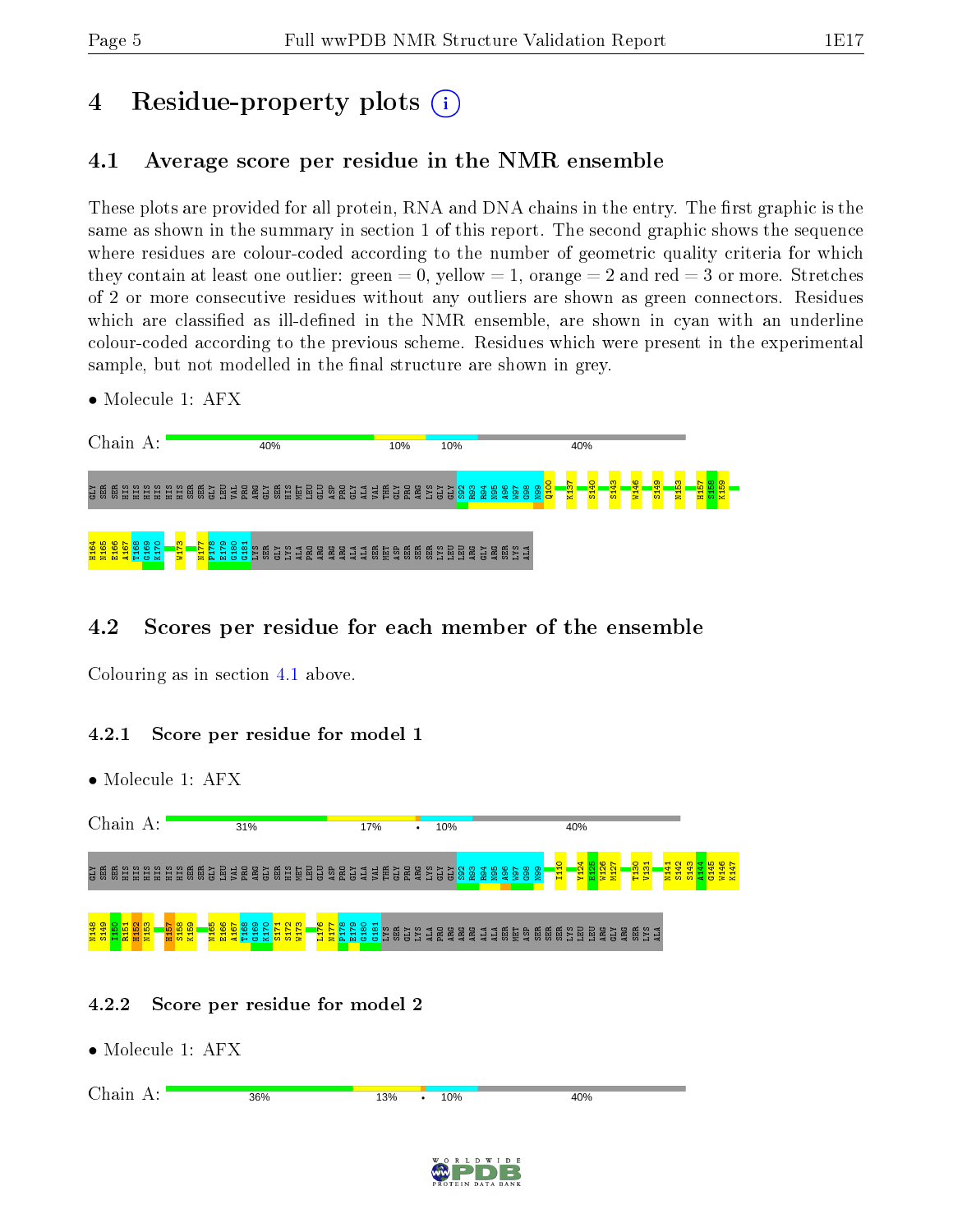# GLY SER SER HIS HIS HIS HIS HIS HIS SER SER GLY LEU VAL PRO ARG GLY SER HIS MET LEU GLU ASP PRO GLY ALA VAL THR GLY PRO ARG LYS GLY GLY S92 R93 R94 N95 A96 W97 G98 N99 Q100 E104 S107 F134 G138 S143 A144 G145 W146 K147 N148 S149 I150

# $\frac{3}{8}$ 58 G161 S14 G166 G160 G160 G160 G160 G160 G174 G161 SER G191 A170 G161 C1

### 4.2.3 Score per residue for model 3 (medoid)

• Molecule 1: AFX

| Chain      |        | А:        |   |                       |   |    |               |        |         | 35%      |                 |    |        |   |        |                       |        |   |     | 14%    |            |   | ٠         |                  | 10% |             |   |     |         |                 |               |   |                                    |                  | 40% |               |   |                |                    |                                         |                    |          |             |                              |  |
|------------|--------|-----------|---|-----------------------|---|----|---------------|--------|---------|----------|-----------------|----|--------|---|--------|-----------------------|--------|---|-----|--------|------------|---|-----------|------------------|-----|-------------|---|-----|---------|-----------------|---------------|---|------------------------------------|------------------|-----|---------------|---|----------------|--------------------|-----------------------------------------|--------------------|----------|-------------|------------------------------|--|
| ិដ្ឋ       | Ě      | Ξ         | ш |                       | 崮 | 囹  | 品<br>≊<br>- 5 | а<br>ь | 忌<br>E. | ្លួ<br>큷 | <b>KTD</b><br>펹 | ЯH | 6<br>뤀 | 邑 | в<br>局 | A <sub>S</sub> E<br>묪 | я<br>ы | э | VAI | 臣<br>E | <b>CLY</b> | 뎖 | ARG       | Б                |     | rη          | œ | ट्ठ | õś<br>€ | 8<br>'5<br>÷    | m.<br>ŏ<br>ēš |   | <b>DOLD</b><br>Ba <mark>loo</mark> | E <sub>104</sub> |     | $\frac{1}{2}$ |   | $\overline{H}$ | ю<br>$\frac{1}{2}$ | ¢<br>북<br><u>—</u><br>큹<br>$\mathbf{x}$ | e<br>$\frac{1}{R}$ | õ<br>ia. | ൈ<br>က<br>ᆷ | $\overline{\mathbf{r}}$<br>局 |  |
| ान<br>जन्म | ⇺<br>묾 | <b>IQ</b> | 륳 | <b>H<sub>15</sub></b> |   | ۰ö |               |        |         | ö        | 호흡흥불            |    |        |   | 등품     | - 69                  | ÷      |   | e   | 5      | ு<br>s     | 5 | a la<br>÷ | $\tilde{a}$<br>룜 | ğ   | $\tilde{H}$ | 브 | 님   | 岛       | <b>ASI</b><br>島 | 商<br>昂        | 岛 | м                                  | 圄<br>š           | EU  | <b>ARC</b>    | 님 | ğ              | 円                  | 5                                       |                    |          |             |                              |  |

- 4.2.4 Score per residue for model 4
- Molecule 1: AFX



- 4.2.5 Score per residue for model 5
- Molecule 1: AFX



#### 4.2.6 Score per residue for model 6

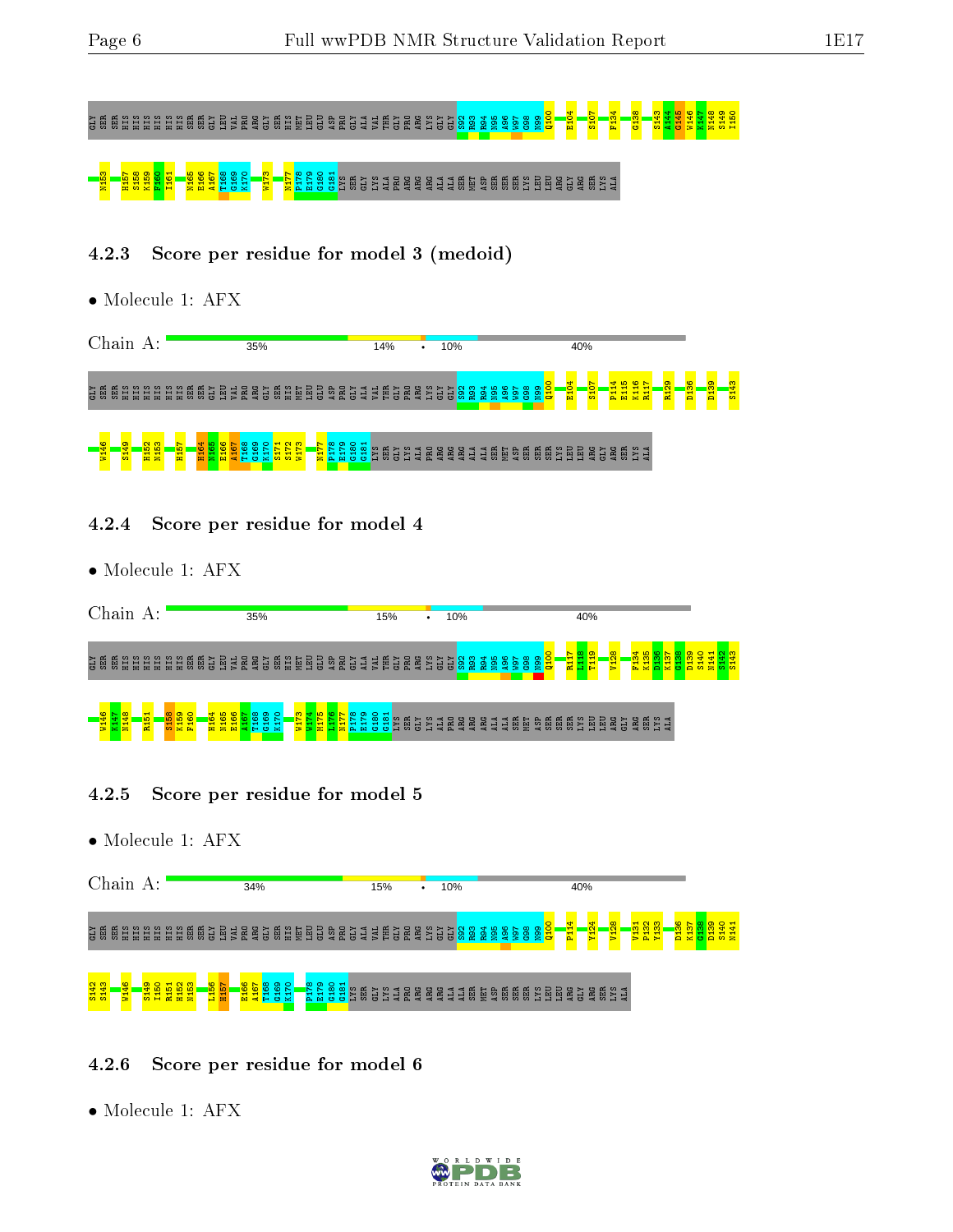

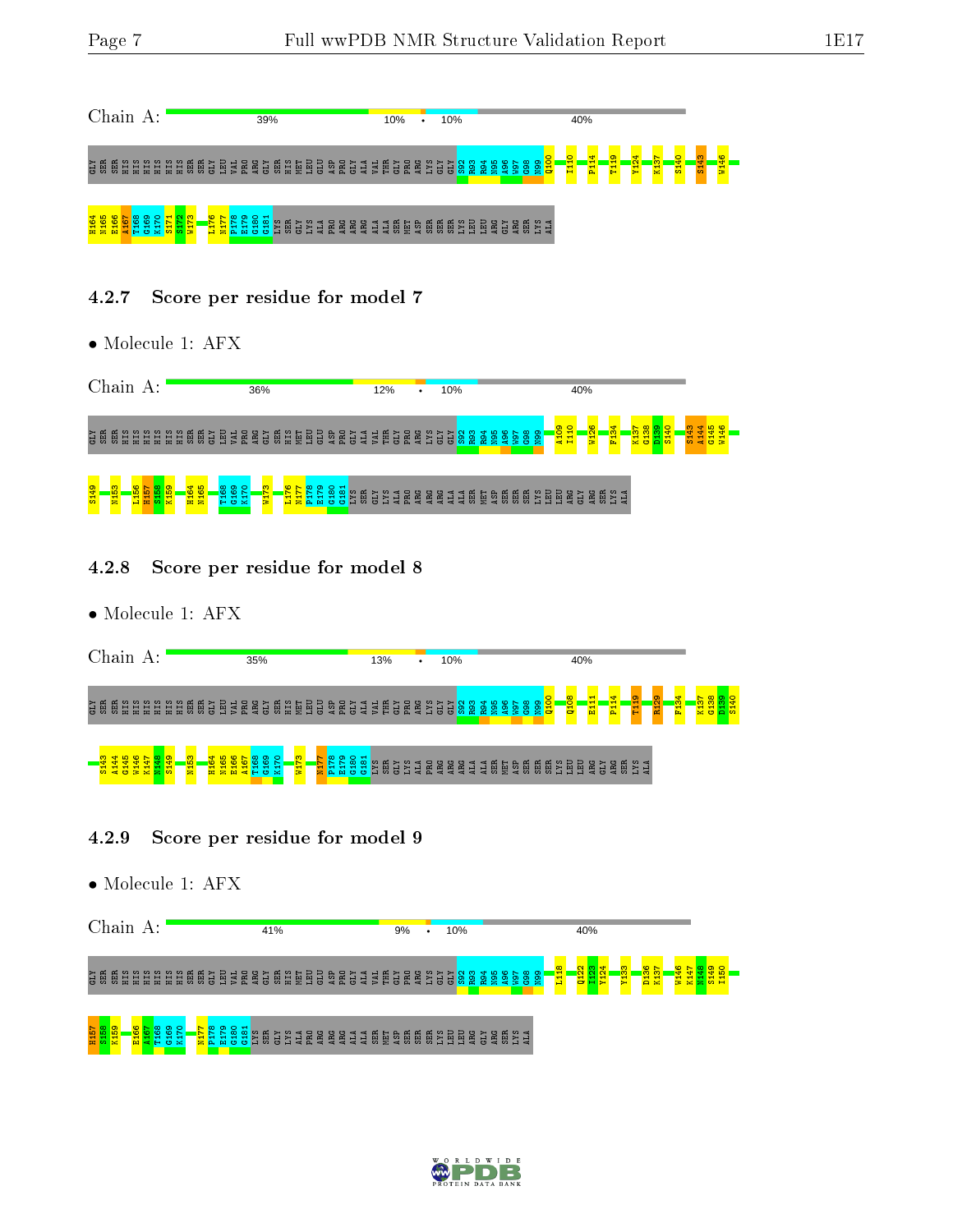#### 4.2.10 Score per residue for model 10

• Molecule 1: AFX

| Chain<br>А:                                                                       | 37%                                                                                                                                                                                             | 10%<br>12%<br>$\bullet$                                                                                                                                                         | 40%                                                                                                                                                    |                                                            |
|-----------------------------------------------------------------------------------|-------------------------------------------------------------------------------------------------------------------------------------------------------------------------------------------------|---------------------------------------------------------------------------------------------------------------------------------------------------------------------------------|--------------------------------------------------------------------------------------------------------------------------------------------------------|------------------------------------------------------------|
| KTD<br><b>SER</b><br>ЯIН<br>岛<br>惡<br>ËË<br>Ě<br>量<br>冒                           | -<br><b>PRO</b><br>B<br><b>BE</b><br>ЕS<br>털<br>52<br><b>ARC</b><br>園<br>惡<br>학<br>s<br>픦<br>ā<br>w                                                                                             | စ<br>÷<br>ര<br><b>CLY</b><br>E<br>$\overline{A}$<br>금<br>훈<br>စ္ထ<br>ஜ<br>இ<br>ă<br>2<br>ᄇ<br>릉<br>₽<br>曷<br>а                                                                  | <b>S107</b><br>$\frac{2}{16}$<br>႙<br>룲<br>٠Ħ,<br>득<br>$\infty$ $\infty$<br>$\mathbf{\alpha}$<br>붑<br>Έ<br>뎧<br>$\overline{\mathbf{5}}$<br>g<br>률<br>호 | <mark>GFTS</mark><br>$\frac{1}{2}$<br>₩<br>$5\overline{5}$ |
| 150<br>ത<br><b>SC</b><br>۰o<br>ာ<br>S.<br>N <sub>16</sub><br>a H<br><b>M</b><br>= | െ<br>$\sim \infty$<br>$\Omega$ $\Omega$ $\vdash$<br>$\sim$<br>മ<br>∘<br>್ಷ ಇ<br>恩<br>s<br>ıю<br>Ξù<br>ш<br>F.<br><b>DO</b><br>$\overline{r}$<br>r h<br><b>The State</b><br><b>COL</b><br>$\sim$ | 局<br>66 B<br>ស ស<br>臣<br>矗<br>ੂਲ<br>耑<br>2<br>넕<br>≋<br>ARG<br>e<br>ARC<br>. .<br>ы<br>ы<br>Б<br>$\frac{3}{4}$ m<br>65<br>a<br>$\overline{m}$<br>э<br>高高<br>a.<br>급<br>- 1<br>− | SX <sub>7</sub><br>A <sub>LA</sub><br>ARG<br>ន្ល<br>ARG<br>n<br>Б                                                                                      |                                                            |

- 4.2.11 Score per residue for model 11
- Molecule 1: AFX



#### 4.2.12 Score per residue for model 12

|                     |              |                  |          |             | $\bullet$ Molecule 1: AFX |      |                                   |  |             |                  |      |  |                             |                        |          |   |    |     |   |            |                |  |     |     |  |  |                                                                                                   |             |              |                                               |                             |  |             |                  |      |                |                  |                  |              |  |
|---------------------|--------------|------------------|----------|-------------|---------------------------|------|-----------------------------------|--|-------------|------------------|------|--|-----------------------------|------------------------|----------|---|----|-----|---|------------|----------------|--|-----|-----|--|--|---------------------------------------------------------------------------------------------------|-------------|--------------|-----------------------------------------------|-----------------------------|--|-------------|------------------|------|----------------|------------------|------------------|--------------|--|
|                     |              |                  | Chain A: |             |                           |      |                                   |  |             |                  | 32%  |  |                             |                        |          |   |    | 18% |   |            |                |  |     | 10% |  |  |                                                                                                   |             |              | 40%                                           |                             |  |             |                  |      |                |                  |                  |              |  |
|                     | <b>NE 55</b> | Ë                | ЯIН      | ЯH          | <b>EEEE</b>               |      | <b>gg38</b>                       |  |             |                  |      |  |                             | <b>AREGURYER BREEF</b> |          |   |    | VAL | 眉 | <b>GLY</b> | <b>RESES</b>   |  | GLY |     |  |  | $\frac{1}{2}$ $\frac{8}{8}$ $\frac{8}{2}$ $\frac{3}{2}$ $\frac{4}{2}$ $\frac{6}{2}$ $\frac{3}{2}$ | egg<br>Repo | A109<br>I110 |                                               | <b>PI14</b><br>E115<br>K116 |  | <b>N126</b> | R <sub>129</sub> | T130 |                | K <sub>137</sub> | S <sub>140</sub> | N141<br>S142 |  |
| <mark>96 [1]</mark> |              | S <sub>149</sub> |          | <b>H152</b> | N153                      | L156 | 이 <mark>용합</mark><br>2012<br>2014 |  | <b>H164</b> | N <sub>165</sub> | E166 |  | <b>AIS7</b><br>T168<br>G169 | K170                   | ဇူ<br>55 | 륳 | 日星 | 문화  |   | ္လွ<br>-75 | $rac{54}{182}$ |  |     |     |  |  |                                                                                                   |             |              | <b>NO SER SES SE EN RE SU NO SE EN SES SE</b> |                             |  |             |                  |      | ី<br>ក្តី អ្នក |                  |                  |              |  |

#### 4.2.13 Score per residue for model 13

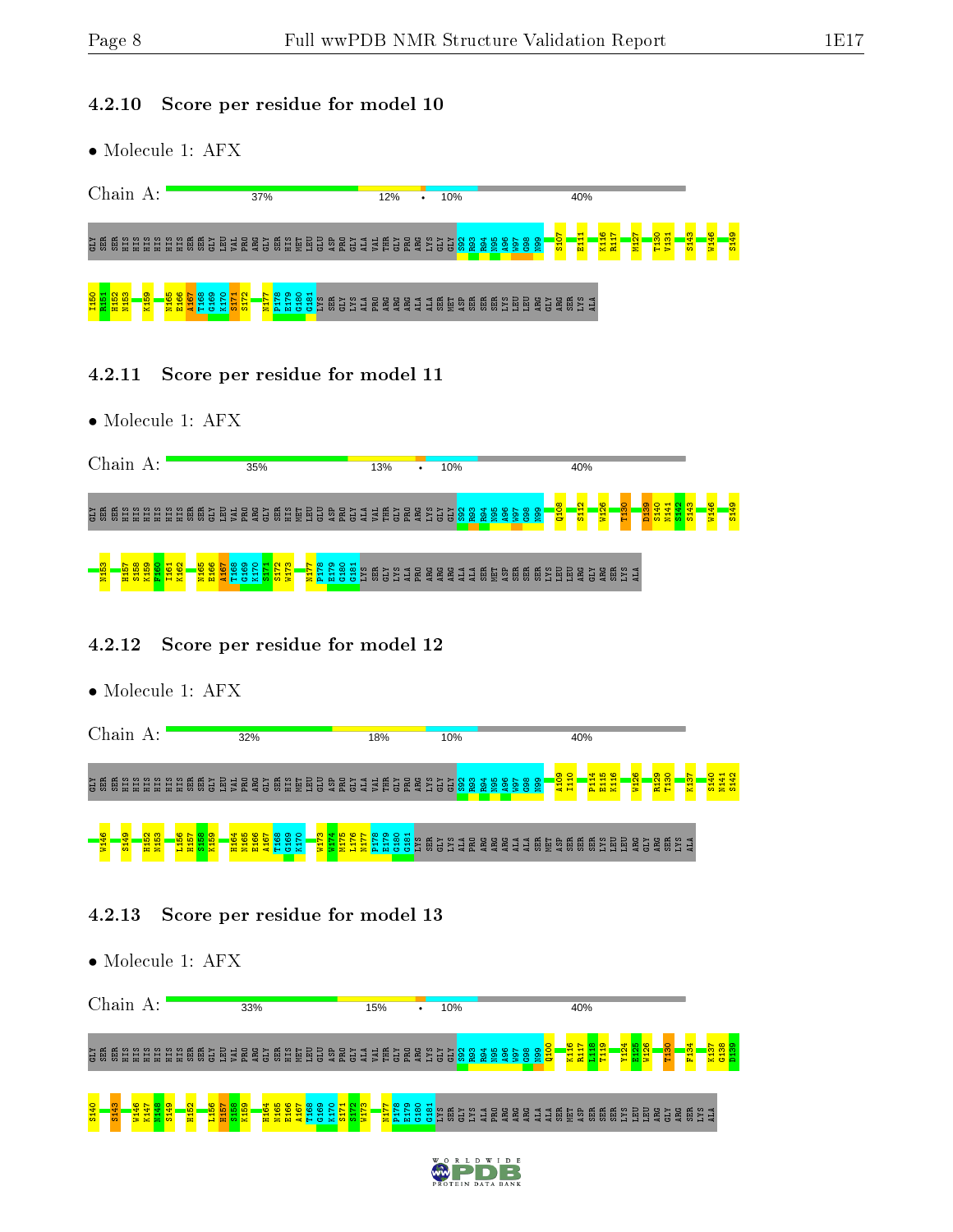#### 4.2.14 Score per residue for model 14

• Molecule 1: AFX

| Chain             |            |                 |               | А: |                                                   |   |         |   |     |   |     |                           |           | 36% |                   |    |   |   |           |     |              |                 |       | 12% |             |                      |        | $\bullet$ |           | 10% |              |                |         |        |                  |      |                         |            |           |              | 40%      |          |     |                                |        |                     |                   |         |        |  |
|-------------------|------------|-----------------|---------------|----|---------------------------------------------------|---|---------|---|-----|---|-----|---------------------------|-----------|-----|-------------------|----|---|---|-----------|-----|--------------|-----------------|-------|-----|-------------|----------------------|--------|-----------|-----------|-----|--------------|----------------|---------|--------|------------------|------|-------------------------|------------|-----------|--------------|----------|----------|-----|--------------------------------|--------|---------------------|-------------------|---------|--------|--|
| KTD<br><b>SER</b> | <b>SER</b> | <b>STR</b><br>E | 量             | 量  | 目                                                 | 冒 | 惡       | 힗 | 급   | Q |     | 훈                         | <b>AC</b> | 남   | 照                 | űБ | 뇧 | 回 | H         | ឆ្ន | 畐            | 님               | 브     | S   | Ē           | ᆷ<br>置               | ∊<br>a | ш         | -<br>븅    | ➤   | $\sim$<br>冒め | m<br>22        | ₩<br>22 | ю<br>ஜ | $\circ$<br>ာ့ ဇွ |      | $\infty$ $\infty$<br>8, | 乮          | 圖         | $\mathbf{E}$ | l8<br>흉  | ႜႜႜ<br>호 |     | $\overline{\phantom{a}}$<br>문도 | 륯<br>률 | 8 <sup>o</sup><br>Ξ | $\mathbf{S}$<br>F | ္က<br>로 | ႙<br>Б |  |
| <b>CS</b>         |            | 148<br>z        | $\frac{1}{2}$ |    | $\mathbf{\alpha}$ $\mathbf{\omega}$<br>H15<br>N15 |   | စ<br>唱目 |   | - M |   | a H | ക<br>ista<br>1952<br>1953 |           |     | $\mathbf{\Omega}$ | က  |   |   | ∎∞<br>불불법 | െ   | $\circ$<br>≌ | ⊣<br>ఇ<br>'oo⊟⊾ | និន្ន | GLY | <b>Part</b> | ಜ<br>$\overline{AB}$ | 믍<br>ᇟ | 윤<br>a    | <b>BC</b> | ARG | E            | $\overline{4}$ | ន្ល     | ŅЕТ    | ASE              | SER. | ន្តធ                    | និ<br>ប្តា | 요 얺<br>-3 | 回            | - 윤<br>a | KTD      | ARG | ទីដឹង<br>និង                   |        |                     |                   |         |        |  |

- 4.2.15 Score per residue for model 15
- Molecule 1: AFX



#### 4.2.16 Score per residue for model 16

• Molecule 1: AFX



#### 4.2.17 Score per residue for model 17



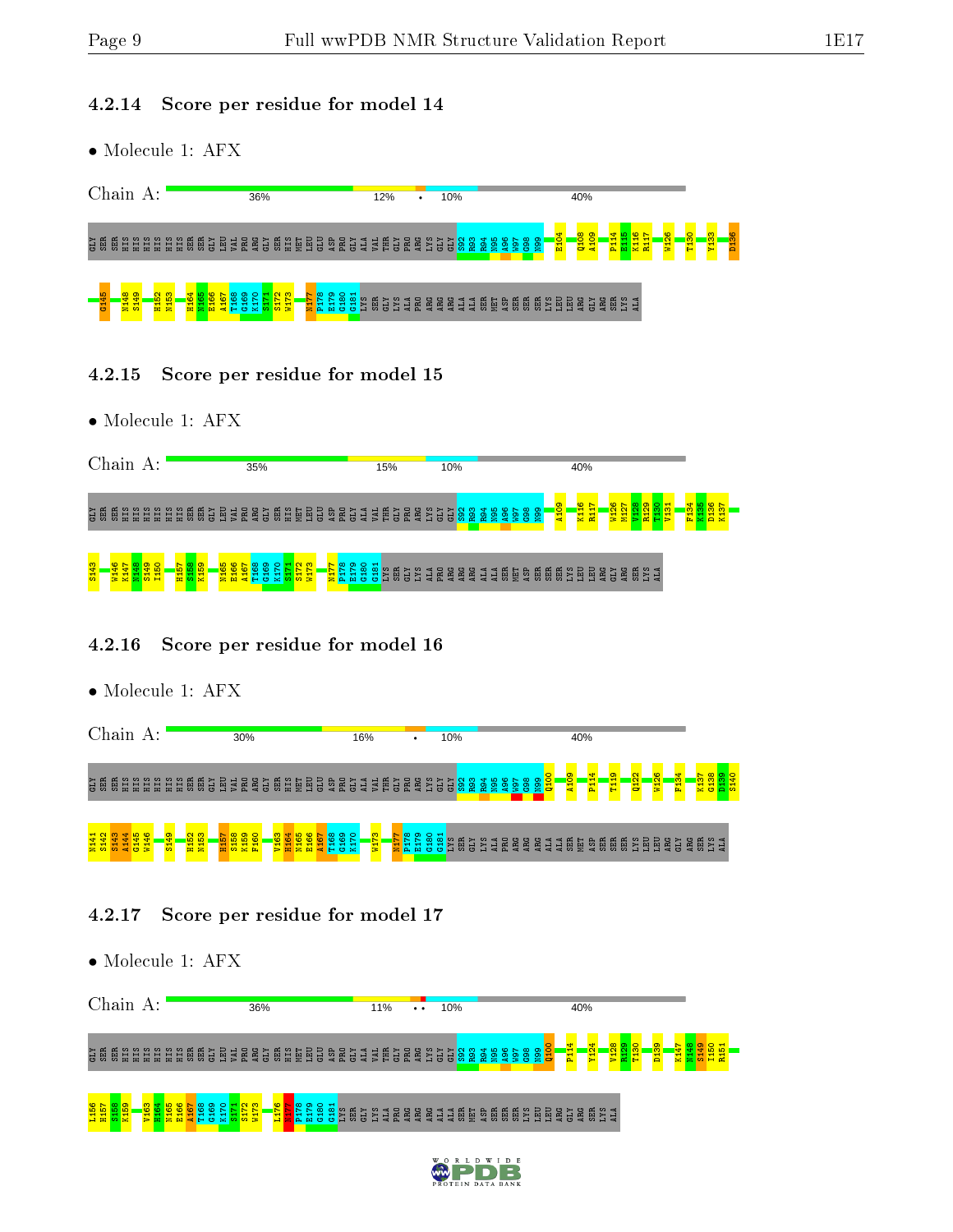#### 4.2.18 Score per residue for model 18

• Molecule 1: AFX

| Chain                 |            | А:              |                  |   |            |   |    |                       |            | 37%    |                  |                                    |          |                      |                |                |                  |           | 12%       |   |                 | ٠      |     | 10%             |        |          |                 |        |            |                 |            |                                |            | 40% |   |                                |   |        |        |                  |   |    |  |
|-----------------------|------------|-----------------|------------------|---|------------|---|----|-----------------------|------------|--------|------------------|------------------------------------|----------|----------------------|----------------|----------------|------------------|-----------|-----------|---|-----------------|--------|-----|-----------------|--------|----------|-----------------|--------|------------|-----------------|------------|--------------------------------|------------|-----|---|--------------------------------|---|--------|--------|------------------|---|----|--|
| <b>SER</b><br>惡<br>남  | Ě<br>E     | 름               | 븝<br>H           | H | 딨<br>惡     | 금 | 圄  | PRO<br>$\overline{M}$ | <b>ARC</b> | 금      | 횴                | Ě<br>뗽                             | EU       | $\Xi$                | $\overline{a}$ | 훈              | 님<br>e           | E         | Ē         | 님 | <b>ARG</b><br>E | Ξ      | 늲   | 님               | ĝ      | 2        | ₩<br>2<br>ஜ     | 496    | ~<br>்ஜ    | $\infty$<br>ğ   | െ<br>용봉    | <b>R</b> .                     | 0108       | 륢   | 읙 | <b>SC</b><br>÷<br><b>교</b> 료 보 | 읩 | э<br>륢 | ¥<br>륳 | 留<br>₩<br>륯<br>ۦ | 긂 | 음물 |  |
| -<br>田 <mark>5</mark> | <b>H16</b> | G<br><b>E16</b> | ∞<br>ā<br>ə<br>⊩ | ಾ | $\times m$ |   | 물품 | E.                    | ∞<br>ഥ.    | ာ<br>м | <b>The State</b> | ≌<br><b>SP</b><br>. .<br><b>C5</b> | <b>图</b> | n.<br>$\overline{5}$ | 覺<br>Т.        | $\overline{a}$ | ន្ថ<br><b>BC</b> | <b>BC</b> | <b>BC</b> | Ę | 蒽<br>Ę          | 局<br>员 | ASP | S <sub>ER</sub> | 囹<br>긂 | <b>图</b> | 모 얺<br>э<br>. . | 品<br>m | <b>ARG</b> | r.<br><b>F5</b> | <b>ARG</b> | S2<br>矗<br>$\overline{5}$<br>ப | <b>ALA</b> |     |   |                                |   |        |        |                  |   |    |  |

- 4.2.19 Score per residue for model 19
- Molecule 1: AFX

| Chain A:                                                                                          | 37%                                                                                                                    | 10%<br>10%<br>$\bullet$                                                                                                              | 40%                                                                                                                                                                   |                                                                                  |
|---------------------------------------------------------------------------------------------------|------------------------------------------------------------------------------------------------------------------------|--------------------------------------------------------------------------------------------------------------------------------------|-----------------------------------------------------------------------------------------------------------------------------------------------------------------------|----------------------------------------------------------------------------------|
| ដូ ឌី<br><b>SER</b><br>ЯIН<br>EIIS<br>Eщ<br><b>SER</b><br>SE <sub>E</sub><br>Ë<br>Ë<br>Ë          | <b>GLU</b><br>ERO<br>冒<br>回<br>EEO<br>ЯIН<br>ASF<br><b>SER</b><br>ARG<br>MЕТ<br><b>CLY</b><br>G<br>G<br>$\overline{M}$ | R <sub>93</sub><br><b>S.KT</b><br><b>ATD</b><br>E<br><b>PRO</b><br><b>ARG</b><br>ALA<br>GLY<br>$\overline{5}$<br>$\overline{5}$<br>ĝ | $\overline{\mathbf{S}}$<br>8 <sub>1</sub><br>စ္က<br>စ္က<br>ड़<br>듦<br><b>88</b><br>86<br><b>R94</b><br><b>N</b> 95<br><b>TGM</b><br>ă<br>불화<br>불법<br>봌<br>륣<br>룡<br>륁 | $\frac{1}{2}$ $\frac{1}{2}$ $\frac{1}{2}$ $\frac{1}{2}$ $\frac{1}{2}$<br>공중<br>Ξ |
| <u>4 ro</u><br>3149<br>1150<br>െ<br><b>H16</b><br>N16<br>G169<br>$\mathfrak{a}$<br>$\blacksquare$ | <b>RZIN</b><br>∞<br>C18<br><b>G<sub>18</sub></b><br>ន្ន<br>윤<br><b>EXT</b><br>Ξ<br>SKI<br><b>KTD</b><br>日<br>Ξ         | SER<br><b>gggggggag</b><br>ĒЦ<br>ARG<br>ARG<br>ARG<br>ALA                                                                            | <b>គីម្តុង</b><br>និដ្ឋប្តូ<br>ARG<br>CLY                                                                                                                             |                                                                                  |

#### 4.2.20 Score per residue for model 20

| Chain           | А:            |               |                     |            | 35%             |        |      |             |             |          | 14%        |                 |                 | $\bullet$ |                  | 10% |     |                           |     |                              |           |                |   | 40%                  |             |                 |        |                  |                        |  |        |
|-----------------|---------------|---------------|---------------------|------------|-----------------|--------|------|-------------|-------------|----------|------------|-----------------|-----------------|-----------|------------------|-----|-----|---------------------------|-----|------------------------------|-----------|----------------|---|----------------------|-------------|-----------------|--------|------------------|------------------------|--|--------|
| ដូឌី<br>ĚЕ<br>岛 | ЯH<br>법법<br>Ë | 貿貿<br>쁲       | 国<br>E <sub>N</sub> | <b>IRI</b> | <b>SE 35 BI</b> |        | 1999 | <b>ASP</b>  | <b>BECT</b> |          | <b>IRV</b> | <b>CLY</b><br>圉 | <b>ARG</b><br>봆 | Ľ.        | <b>KTD</b><br>ΣJ |     | စ္အ | 894<br>R94<br><b>Sell</b> | န္ဘ | G <sub>98</sub><br><b>ig</b> | <b>eg</b> | S<br><b>ER</b> |   | $\blacksquare$<br>븇  | Ē<br>E<br>冒 |                 | ន<br>Э | Y <sub>124</sub> | <b>V<sub>128</sub></b> |  | ₩<br>흙 |
| 를               | 륟<br>பன       | ဇွာ<br>븇<br>륢 | ۰o<br>အ<br>풉<br>룔   | 불표령        | ജ<br>₹          | S<br>륳 | 를    | တ<br>문<br>풉 | 품           | C18<br>h | EE         | <b>SKT</b><br>금 | ERO<br>Б        | <b>B</b>  | ARC<br>Ă         | 님   | 브   | <b>SER</b><br>딜           | 5   | <u>គ្គ គ្គ</u>               | EE        | 目<br>ă         | 層 | AR <sub>G</sub><br>흄 | <b>ARG</b>  | <b>SKT</b><br>高 | E      |                  |                        |  |        |

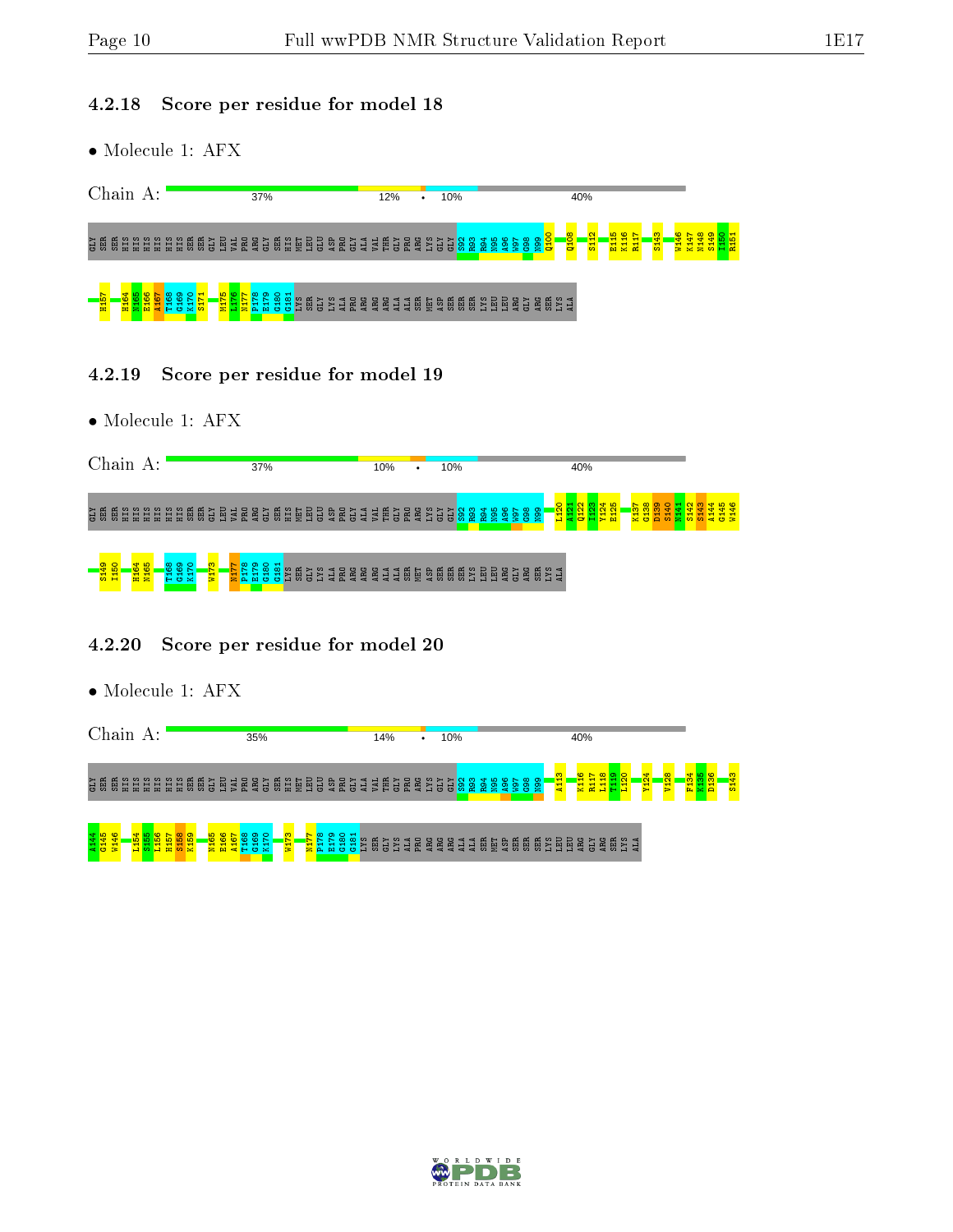# 5 Refinement protocol and experimental data overview  $\binom{1}{k}$

The models were refined using the following method: SIMULATED ANNEALING IN TORSION ANGLE SPACE.

Of the 85 calculated structures, 20 were deposited, based on the following criterion: LOWEST X-PLOR ENERGY.

The following table shows the software used for structure solution, optimisation and refinement.

| Software name   Classification |                    | <b>Version</b> |
|--------------------------------|--------------------|----------------|
| X-PLOR                         | refinement         | -3-85          |
| X-PLOR                         | structure solution |                |

No chemical shift data was provided. No validations of the models with respect to experimental NMR restraints is performed at this time.

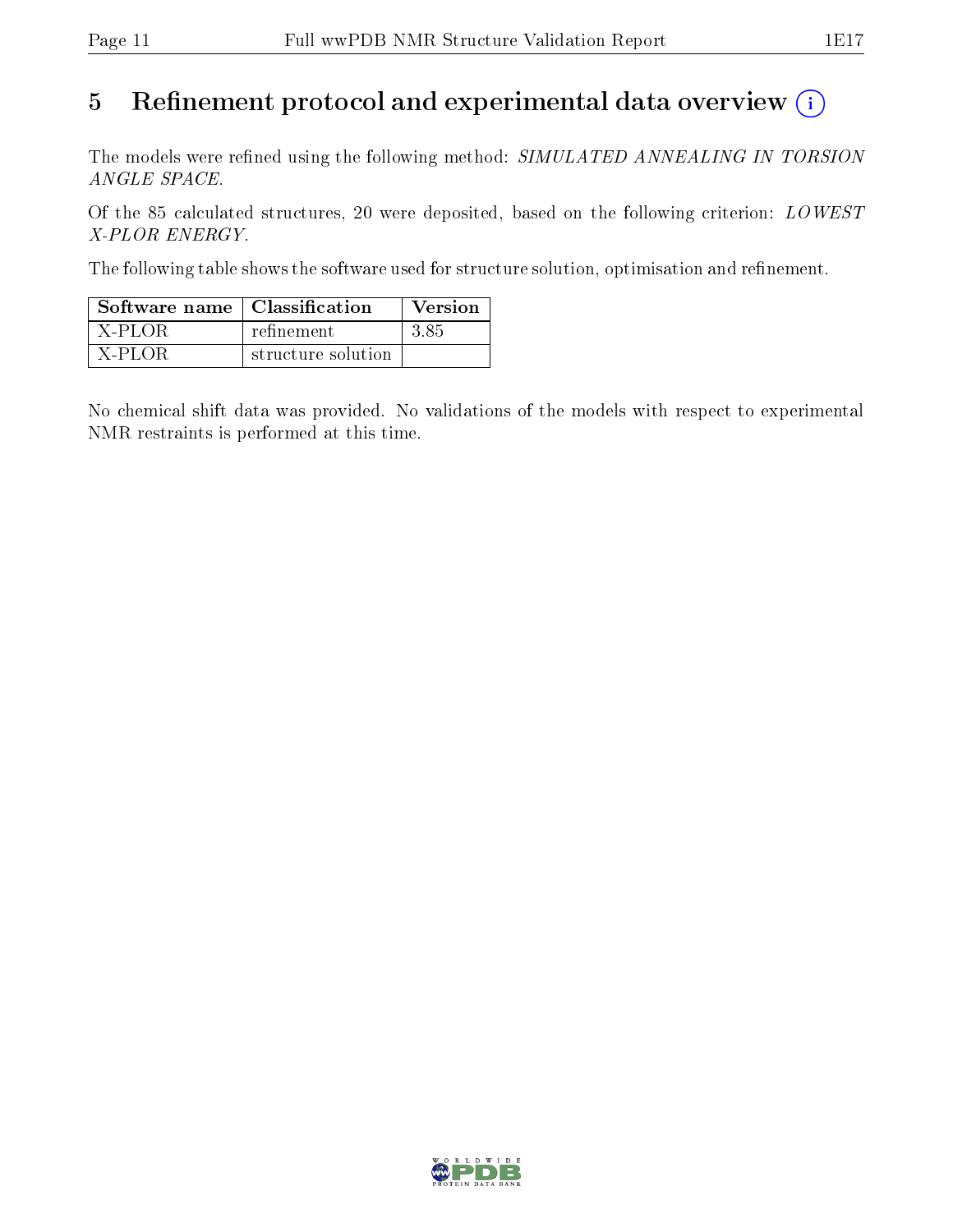# 6 Model quality  $(i)$

## 6.1 Standard geometry  $(i)$

There are no covalent bond-length or bond-angle outliers.

There are no bond-length outliers.

There are no bond-angle outliers.

There are no chirality outliers.

There are no planarity outliers.

## 6.2 Too-close contacts  $(i)$

In the following table, the Non-H and H(model) columns list the number of non-hydrogen atoms and hydrogen atoms in each chain respectively. The H(added) column lists the number of hydrogen atoms added and optimized by MolProbity. The Clashes column lists the number of clashes averaged over the ensemble.

| Mol |       | Chain   Non-H   $H (model)$   $H (added)$ |       | Clashes |
|-----|-------|-------------------------------------------|-------|---------|
|     | 616   | 603                                       | 600   |         |
|     | 12320 | 12060                                     | 12000 | 342     |

The all-atom clashscore is defined as the number of clashes found per 1000 atoms (including hydrogen atoms). The all-atom clashscore for this structure is 14.

| Atom-1                     | Atom-2             |              |             | Models         |                 |  |
|----------------------------|--------------------|--------------|-------------|----------------|-----------------|--|
|                            |                    | $Clash(\AA)$ | Distance(A) | Worst          | Total           |  |
| 1: A:164: HIS:O            | 1: A:164: HIS: CG  | 0.74         | 2.41        | 14             | $\overline{2}$  |  |
| 1:A:117:ARG:NE             | 1: A: 175: MET:SD  | 0.72         | 2.63        | $\overline{4}$ | $\mathbf{1}$    |  |
| 1:A:129:ARG:HH11           | 1: A:129: ARG:HG3  | 0.71         | 1.45        | 15             | 1               |  |
| 1:A:148:ASN:OD1            | 1:A:149:SER:N      | 0.70         | 2.24        | 18             | 3               |  |
| 1: A: 165: ASN: ND2        | 1:A:173:TRP:NE1    | 0.70         | 2.40        | $\overline{4}$ | 8               |  |
| 1: A:134: PHE:O            | 1: A: 138: GLY: N  | 0.69         | 2.24        | 13             | 5               |  |
| 1:A:143:SER:O              | 1: A:146:TRP:CD1   | 0.69         | 2.46        | 6              | 14              |  |
| 1: A:149: SER:O            | 1:A:152:HIS:ND1    | 0.67         | 2.26        | $\overline{5}$ | $6\phantom{.}6$ |  |
| $1:A:145:G\overline{LY:O}$ | 1:A:148:ASN:ND2    | 0.67         | 2.28        |                | 1               |  |
| 1:A:124:TYR:HB3            | 1: A: 147: LYS: NZ | 0.66         | 2.05        | 1              | $\mathbf{1}$    |  |
| 1:A:151:ARG:HH11           | 1: A:151: ARG:HG2  | 0.66         | 1.51        | $\overline{5}$ | $\overline{2}$  |  |
| 1:A:124:TYR:O              | 1: A:128: VAL:HG23 | 0.66         | 1.89        | 17             | 3               |  |
| 1: A: 165: ASN: ND2        | 1: A:173:TRP:HE1   | 0.65         | 1.89        | 19             | 7               |  |
| 1:A:136:ASP:OD1            | 1: A: 137: LYS: N  | 0.64         | 2.29        | 9              | $\overline{2}$  |  |

All unique clashes are listed below, sorted by their clash magnitude.

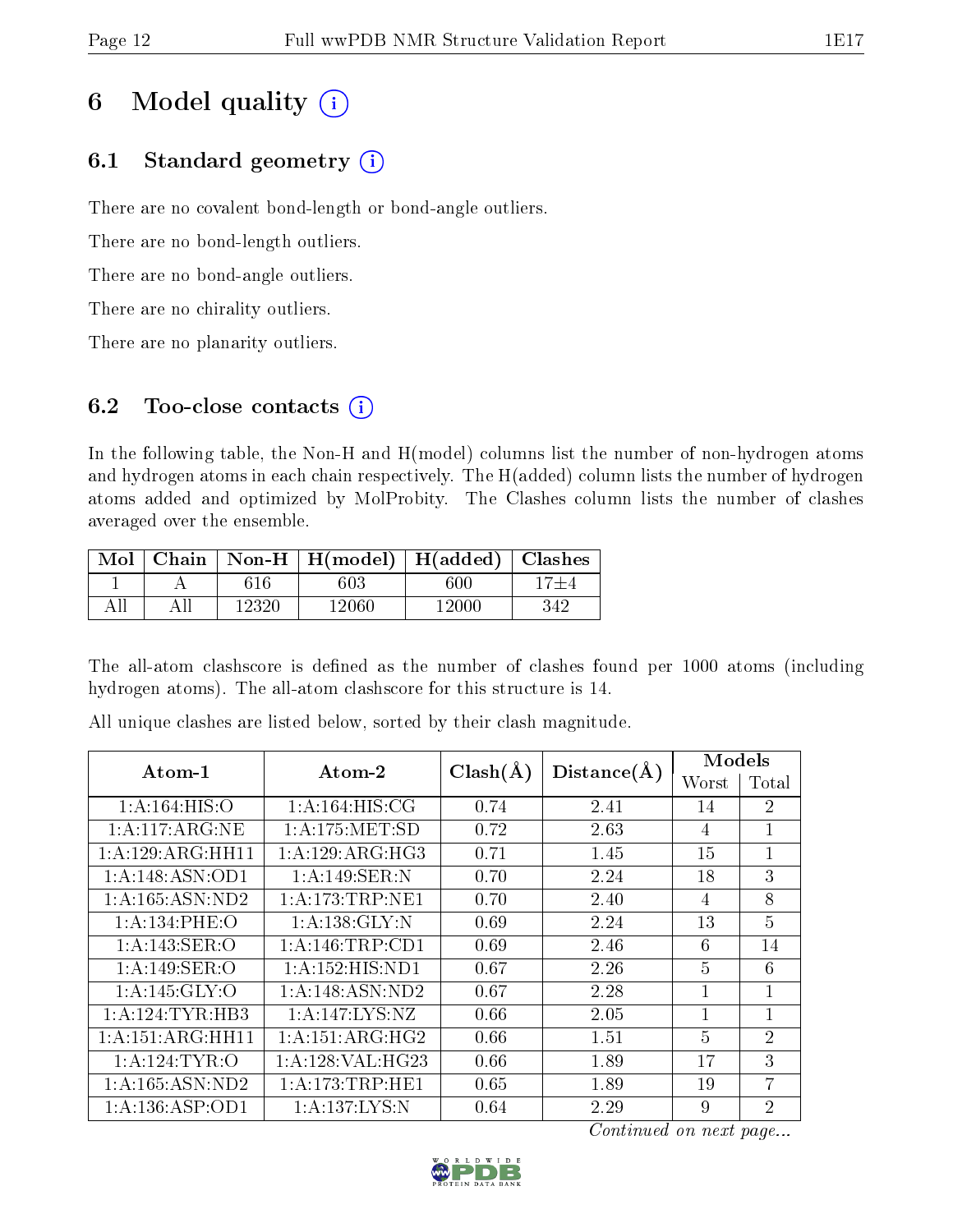| Comunaca jiom previous page |                            |                   |             | Models         |                |
|-----------------------------|----------------------------|-------------------|-------------|----------------|----------------|
| Atom-1                      | Atom-2                     | $Clash(\AA)$      | Distance(A) | Worst          | Total          |
| 1:A:152:HIS:CD2             | 1: A: 153: ASN: N          | 0.64              | 2.65        | 14             | 3              |
| 1: A:134:PHE:CE1            | 1: A:146:TRP:CD2           | 0.64              | 2.86        | 20             | $\mathbf{1}$   |
| 1:A:129:ARG:HH11            | 1:A:129:ARG:CG             | 0.63              | $2.05\,$    | 8              | $\mathbf{1}$   |
| 1: A:126:TRP:CH2            | 1: A: 130: THR: HG21       | 0.63              | 2.29        | $\mathbf{1}$   | $\mathbf{1}$   |
| 1:A:164:HIS:CG              | 1:A:164:HIS:O              | 0.63              | 2.52        | 12             | $\overline{8}$ |
| 1: A:126:TRP:CE2            | 1: A: 130: THR: OG1        | $\overline{0.62}$ | 2.51        | $\mathbf{1}$   | $\mathbf{1}$   |
| 1: A:152:HIS:C              | 1:A:152:HIS:ND1            | 0.61              | 2.53        | $\overline{1}$ | $\mathbf{1}$   |
| 1: A:176: LEU:O             | $1:A:177:A\overline{SN:O}$ | 0.61              | 2.17        | 17             | $\mathbf{1}$   |
| 1:A:165:ASN:HD22            | 1:A:171:SER:H              | 0.60              | 1.39        | 10             | $\overline{1}$ |
| 1:A:165:ASN:ND2             | 1:A:171:SER:H              | 0.60              | 1.94        | 10             | $\mathbf 1$    |
| 1:A:117:ARG:HH11            | 1:A:117:ARG:CG             | 0.60              | 2.08        | 18             | $\overline{1}$ |
| 1:A:159:LYS:O               | 1:A:177:ASN:OD1            | 0.60              | 2.19        | $\overline{4}$ | $\mathbf 1$    |
| 1:A:149:SER:O               | 1:A:152:HIS:CE1            | 0.60              | 2.55        | 14             | $\overline{3}$ |
| 1:A:128:VAL:O               | 1: A: 135: LYS: NZ         | 0.60              | 2.31        | $\overline{4}$ | $\mathbf 1$    |
| 1:A:157:HIS:O               | 1:A:159:LYS:N              | 0.59              | 2.35        | 11             | $\overline{6}$ |
| 1:A:129:ARG:HG2             | 1:A:129:ARG:HH11           | 0.59              | 1.56        | $\mathbf{3}$   | $\mathbf{1}$   |
| 1:A:152:HIS:NE2             | 1:A:156:LEU:HD11           | 0.59              | 2.12        | 13             | $\mathbf{1}$   |
| 1:A:149:SER:OG              | 1: A:150: ILE:N            | 0.58              | 2.36        | 17             | $\overline{7}$ |
| 1:A:152:HIS:NE2             | 1:A:153:ASN:OD1            | 0.58              | 2.36        | $\bf 5$        | $\overline{3}$ |
| 1:A:129:ARG:NH1             | 1:A:129:ARG:CG             | 0.58              | 2.64        | $8\,$          | $\overline{1}$ |
| 1: A:117: ARG: NH1          | 1:A:117:ARG:CG             | 0.58              | 2.63        | 18             | $\mathbf{1}$   |
| 1: A:117:ARG:CG             | 1:A:117:ARG:HH11           | 0.58              | 2.11        | 3              | $\mathbf 1$    |
| 1:A:109:ALA:HB2             | 1: A:126:TRP:CE3           | 0.58              | 2.33        | $\overline{7}$ | $\overline{5}$ |
| 1:A:165:ASN:HD22            | 1:A:173:TRP:HE1            | 0.58              | 1.40        | 11             | $\mathbf{1}$   |
| 1:A:157:HIS:C               | 1:A:159:LYS:H              | 0.57              | 2.01        | $\mathbf{1}$   | $\sqrt{6}$     |
| 1:A:120:LEU:HDI1            | 1: A:124:TYR:OH            | 0.57              | 1.99        | 19             | $\overline{1}$ |
| 1: A:151: ARG: HG2          | 1:A:151:ARG:HH11           | 0.56              | 1.58        | 17             | $\sqrt{2}$     |
| 1:A:129:ARG:HH11            | 1:A:129:ARG:HG2            | 0.56              | 1.60        | $\overline{8}$ | $\overline{2}$ |
| 1: A:117: ARG: CG           | 1: A:117: ARG: NH1         | 0.56              | 2.65        | 3              | $\mathbf{1}$   |
| 1:A:164:HIS:CD2             | 1:A:164:HIS:O              | 0.56              | 2.59        | $\overline{4}$ | $\overline{1}$ |
| 1:A:142:SER:O               | 1:A:144:ALA:N              | 0.56              | 2.38        | 19             | $\overline{2}$ |
| 1:A:151:ARG:HG2             | 1: A: 151: ARG: NH1        | 0.56              | 2.15        | 17             | $\overline{2}$ |
| 1:A:141:ASN:O               | 1: A:143: SER: N           | 0.56              | 2.38        | $\mathbf{1}$   | $\overline{3}$ |
| 1:A:152:HIS:CE1             | 1:A:153:ASN:ND2            | 0.56              | 2.73        | 16             | $\overline{2}$ |
| 1:A:143:SER:O               | 1:A:145:GLY:N              | 0.56              | 2.39        | $\overline{7}$ | $\overline{4}$ |
| 1: A:117: ARG: HG2          | 1:A:117:ARG:HH11           | 0.55              | 1.62        | 18             | $\overline{2}$ |
| 1:A:137:LYS:O               | 1:A:140:SER:O              | 0.55              | 2.25        | 16             | $\overline{7}$ |
| 1:A:177:ASN:N               | 1:A:177:ASN:ND2            | 0.55              | 2.53        | 14             | $\mathbf{1}$   |
| 1: A: 165: ASN: CG          | 1:A:173:TRP:HE1            | 0.55              | 2.05        | $\mathbf{1}$   | $\overline{4}$ |
| 1:A:157:HIS:C               | 1: A: 159: LYS: N          | 0.54              | 2.61        | 11             | 10             |
| 1:A:139:ASP:OD1             | 1: A:140: SER: N           | 0.54              | 2.40        | $\overline{5}$ | $\mathbf{1}$   |

Continued from previous page.

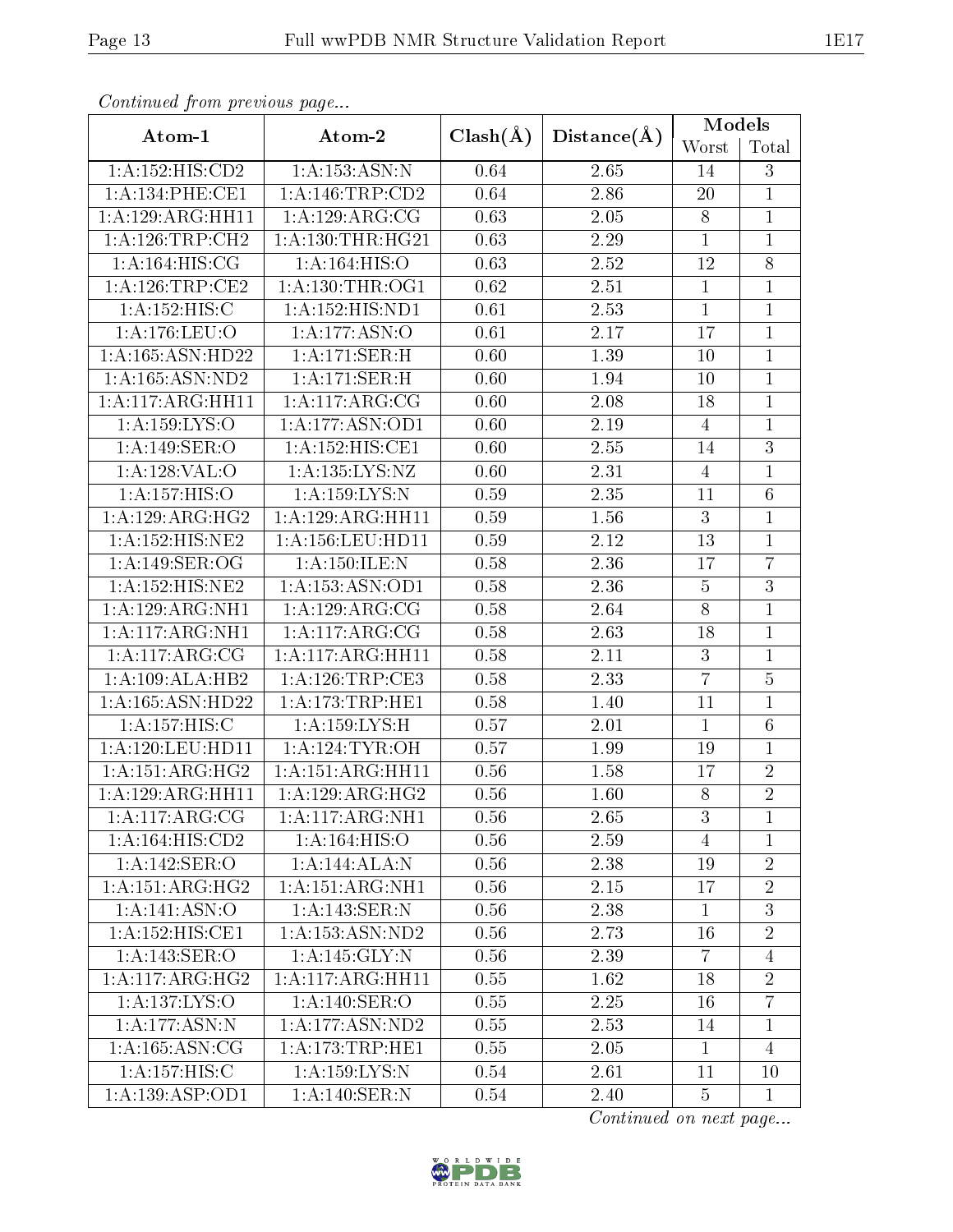| Continuata from previous page |                              |              |             | Models          |                |
|-------------------------------|------------------------------|--------------|-------------|-----------------|----------------|
| Atom-1                        | Atom-2                       | $Clash(\AA)$ | Distance(A) | Worst           | Total          |
| 1: A: 129: ARG: CG            | 1: A: 129: ARG: HH11         | 0.54         | $2.15\,$    | 3               | $\overline{2}$ |
| 1: A: 122: GLN: NE2           | 1: A: 125: GLU: OE1          | 0.54         | 2.41        | 19              | $\mathbf{1}$   |
| 1:A:139:ASP:C                 | 1: A: 139: ASP: OD1          | 0.54         | 2.46        | 3               | $\overline{2}$ |
| 1:A:143:SER:OG                | 1:A:143:SER:O                | 0.53         | 2.27        | 13              | $\mathbf{1}$   |
| 1:A:116:LYS:O                 | 1: A: 175: MET: SD           | 0.53         | 2.67        | 12              | $\mathbf{1}$   |
| 1:A:149:SER:O                 | $1:\overline{A:153:ASN:ND2}$ | 0.53         | 2.42        | $\overline{2}$  | $\overline{5}$ |
| 1:A:173:TRP:N                 | 1: A:173:TRP:CD1             | 0.53         | 2.76        | 13              | $\overline{1}$ |
| 1:A:143:SER:C                 | 1:A:145:GLY:H                | 0.53         | 2.07        | 16              | $\overline{4}$ |
| 1:A:148:ASN:HD21              | 1:A:151:ARG:NH2              | 0.52         | 2.02        | $\overline{4}$  | $\mathbf{1}$   |
| 1:A:108:GLN:O                 | 1:A:112:SER:OG               | 0.52         | $2.25\,$    | 11              | $\sqrt{2}$     |
| 1: A: 159: LYS: O             | 1: A:177: ASN:N              | 0.52         | 2.43        | $9\phantom{.}$  | $\overline{3}$ |
| 1: A: 165: ASN: OD1           | 1:A:167:ALA:HB3              | 0.52         | 2.04        | 11              | $\overline{2}$ |
| 1: A:176: LEU:O               | 1: A: 177: ASN: C            | 0.52         | 2.47        | 17              | $\overline{1}$ |
| 1:A:152:HIS:NE2               | 1: A: 153: ASN: ND2          | 0.52         | 2.58        | 14              | $\mathbf 1$    |
| 1: A:119:THR:HG23             | 1: A:173:TRP:CE3             | 0.51         | 2.41        | $6\phantom{.}6$ | $\overline{2}$ |
| 1:A:139:ASP:OD1               | 1:A:139:ASP:N                | 0.51         | 2.44        | 11              | $\mathbf{1}$   |
| 1:A:137:LYS:O                 | 1:A:139:ASP:N                | 0.51         | 2.44        | 19              | $\mathbf{1}$   |
| 1:A:127:MET:O                 | 1:A:131:VAL:N                | 0.51         | 2.44        | $\mathbf{1}$    | $\overline{3}$ |
| 1:A:143:SER:O                 | 1:A:146:TRP:NE1              | 0.51         | 2.44        | 15              | $\overline{3}$ |
| 1: A: 129: ARG: CG            | 1:A:129:ARG:NH1              | 0.51         | 2.69        | 3               | $\overline{3}$ |
| 1:A:139:ASP:O                 | 1: A:140: SER: CB            | 0.51         | 2.57        | 19              | $\mathbf 1$    |
| 1: A:141: ASN: C              | 1:A:141:ASN:OD1              | 0.50         | 2.48        | 16              | $\mathbf{1}$   |
| 1: A: 129: ARG: HG3           | 1:A:129:ARG:NH1              | 0.50         | 2.17        | 15              | $\mathbf{1}$   |
| 1:A:110:ILE:HD12              | 1:A:176:LEU:HD21             | 0.50         | 1.83        | $\sqrt{6}$      | $\overline{4}$ |
| 1:A:151:ARG:NH1               | 1:A:151:ARG:CG               | 0.50         | 2.72        | $\bf 5$         | $\overline{2}$ |
| $1:A:\overline{148:ASN:HD21}$ | 1:A:151:ARG:HH21             | 0.50         | 1.46        | $\overline{4}$  | $\overline{1}$ |
| $1:\overline{A}:165:ASN:HD22$ | 1:A:171:SER:N                | 0.50         | 2.04        | 10              | 1              |
| 1:A:152:HIS:C                 | $1:A:15\overline{2:HIS:CD2}$ | 0.50         | 2.85        | $\overline{3}$  | $\overline{3}$ |
| 1:A:148:ASN:ND2               | 1:A:151:ARG:NH2              | 0.50         | 2.59        | 4               | $\mathbf 1$    |
| 1:A:152:HIS:CD2               | 1: A: 153: ASN: CG           | 0.49         | 2.85        | 14              | $\overline{1}$ |
| 1:A:124:TYR:CD1               | 1:A:124:TYR:N                | 0.49         | 2.79        | $9\phantom{.0}$ | $\overline{3}$ |
| 1:A:145:GLY:O                 | 1: A:148: ASN:OD1            | 0.49         | 2.30        | 14              | $\overline{2}$ |
| 1:A:120:LEU:CD1               | 1:A:154:LEU:CD1              | 0.49         | 2.89        | 20              | 1              |
| 1:A:143:SER:CA                | 1: A:146:TRP:HE1             | 0.49         | 2.20        | 11              | $\mathbf{1}$   |
| 1: A: 165: ASN: OD1           | 1: A: 166: GLU: N            | 0.49         | 2.46        | 13              | $\overline{1}$ |
| 1:A:151:ARG:HH11              | 1:A:151:ARG:CG               | 0.49         | 2.18        | $\overline{5}$  | $\mathbf 1$    |
| 1:A:152:HIS:CD2               | 1: A: 153: ASN: OD1          | 0.49         | 2.66        | 14              | $\mathbf 1$    |
| 1:A:104:GLU:O                 | 1: A:108: GLN:NE2            | 0.48         | 2.46        | 14              | $\mathbf 1$    |
| 1:A:136:ASP:O                 | 1: A: 139: ASP: OD1          | 0.48         | 2.31        | $\overline{5}$  | $\overline{2}$ |
| 1: A: 137: LYS:C              | 1:A:139:ASP:H                | 0.48         | 2.11        | 19              | $\mathbf 1$    |
| 1:A:143:SER:C                 | 1:A:145:GLY:N                | 0.48         | 2.65        | 16              | $\overline{4}$ |

Continued from previous page.

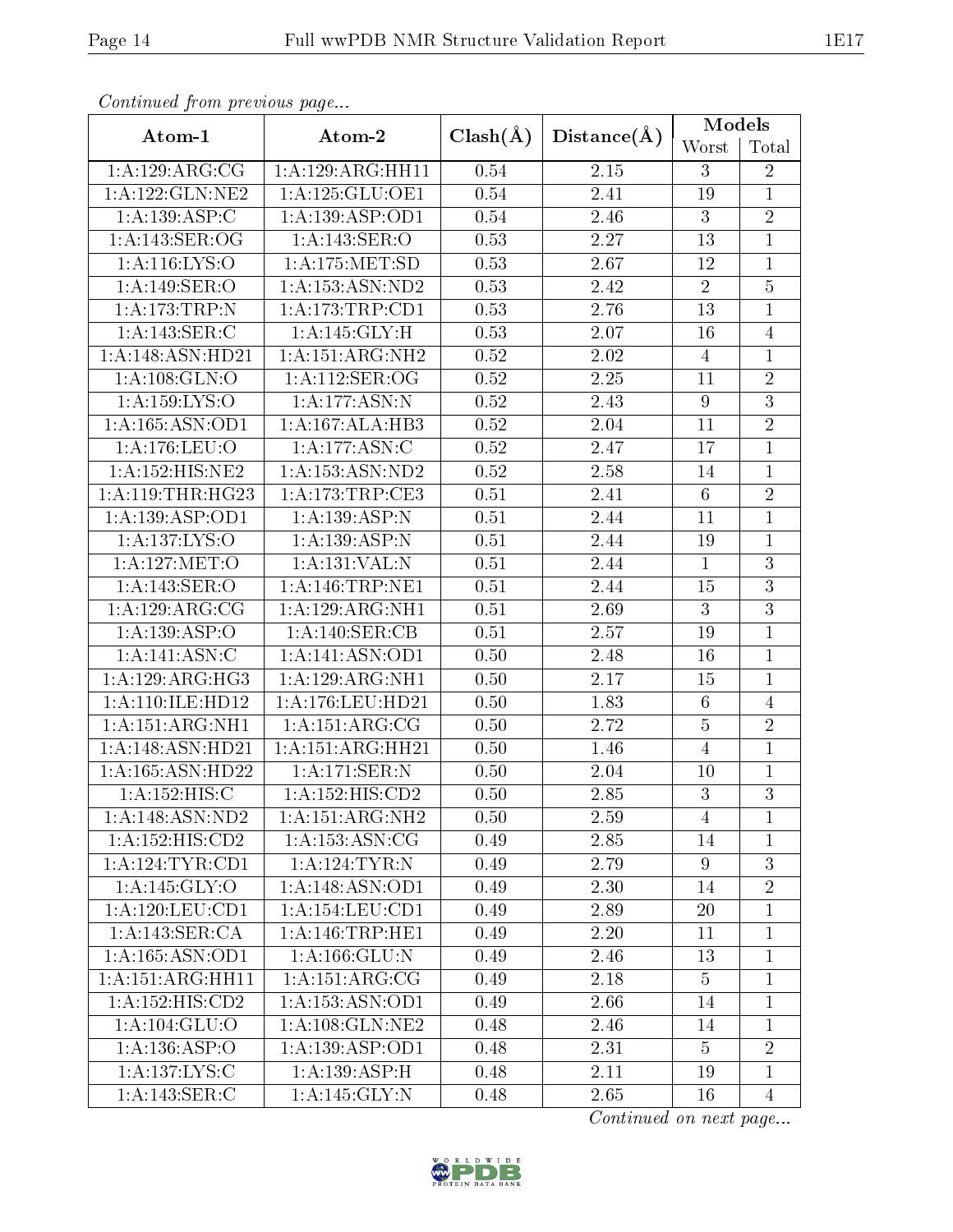| s o heenasa jirane proceso as-pago |                                 |              |             | Models         |                                 |
|------------------------------------|---------------------------------|--------------|-------------|----------------|---------------------------------|
| Atom-1                             | Atom-2                          | $Clash(\AA)$ | Distance(A) | Worst          | $\operatorname{\mathsf{Total}}$ |
| 1:A:133:TYR:O                      | 1:A:133:TYR:CD1                 | 0.48         | 2.66        | 9              | $\mathbf{1}$                    |
| 1:A:164:HIS:O                      | 1:A:164:HIS:ND1                 | 0.48         | 2.46        | 13             | $\mathbf{1}$                    |
| 1:A:143:SER:HB2                    | 1:A:146:TRP:HE1                 | 0.48         | 1.68        | 11             | $\overline{1}$                  |
| $1:A:\overline{136:ASP:OD1}$       | 1: A: 136: ASP: C               | 0.48         | 2.51        | 20             | $\overline{3}$                  |
| 1: A:161: ILE: CG2                 | 1:A:177:ASN:HD22                | 0.48         | 2.21        | $\sqrt{2}$     | $\overline{1}$                  |
| 1:A:113:ALA:HB2                    | 1: A:118: LEU: HD11             | 0.48         | 1.84        | 20             | $\mathbf{1}$                    |
| 1:A:136:ASP:OD1                    | 1:A:136:ASP:O                   | 0.48         | 2.32        | 20             | $\overline{1}$                  |
| 1:A:153:ASN:O                      | 1: A: 156: LEU: O               | 0.47         | 2.32        | $\bf 5$        | $\overline{2}$                  |
| 1:A:151:ARG:NH1                    | 1: A:151: ARG:HG2               | 0.47         | 2.20        | $\overline{5}$ | $\overline{1}$                  |
| 1:A:115:GLU:O                      | 1: A:117: ARG: NH1              | 0.47         | 2.48        | 18             | $\mathbf{1}$                    |
| 1:A:152:HIS:ND1                    | 1: A: 153: ASN: N               | 0.47         | 2.63        | $\mathbf{1}$   | $\mathbf{1}$                    |
| 1: A:116: LYS:O                    | 1: A:117: ARG:HG2               | 0.47         | 2.09        | 15             | $\overline{2}$                  |
| 1:A:139:ASP:OD1                    | 1:A:139:ASP:C                   | 0.47         | 2.52        | 17             | $\overline{1}$                  |
| 1:A:158:SER:O                      | 1:A:177:ASN:ND2                 | 0.47         | 2.44        | $\sqrt{2}$     | $\mathbf{1}$                    |
| 1:A:124:TYR:HB3                    | 1:A:147:LYS:HZ2                 | 0.47         | 1.65        | $\mathbf{1}$   | $\mathbf{1}$                    |
| 1:A:173:TRP:CD1                    | 1: A:173:TRP:N                  | 0.47         | 2.83        | $\overline{2}$ | $\overline{5}$                  |
| 1: A:140: SER:O                    | 1:A:141:ASN:CB                  | 0.47         | 2.62        | 11             | $\mathbf{1}$                    |
| 1:A:165:ASN:OD1                    | 1:A:167:ALA:N                   | 0.46         | $2.45\,$    | 17             | $\overline{1}$                  |
| 1: A:116: LYS:O                    | 1:A:117:ARG:CG                  | 0.46         | 2.63        | 15             | $\overline{6}$                  |
| 1:A:141:ASN:C                      | 1:A:143:SER:N                   | 0.46         | 2.68        | $\mathbf{1}$   | $\overline{2}$                  |
| 1: A:164: HIS:C                    | 1:A:164:HIS:ND1                 | 0.46         | 2.66        | 16             | $\overline{1}$                  |
| 1:A:134:PHE:CZ                     | 1: A:146:TRP:CE3                | 0.46         | 3.04        | 20             | $\overline{1}$                  |
| 1:A:131:VAL:O                      | 1:A:133:TYR:N                   | 0.46         | 2.48        | $\bf 5$        | $\mathbf{1}$                    |
| 1:A:115:GLU:O                      | 1:A:116:LYS:HB2                 | 0.45         | 2.11        | 12             | $\overline{1}$                  |
| 1:A:104:GLU:O                      | 1: A: 107: SER: OG              | 0.45         | 2.35        | $\sqrt{2}$     | $\overline{2}$                  |
| 1:A:117:ARG:CZ                     | 1:A:175:MET:SD                  | 0.45         | 3.05        | $\overline{4}$ | $\overline{1}$                  |
| 1:A:126:TRP:CZ2                    | 1: A: 130: THR: HG21            | 0.45         | 2.46        | $\mathbf{1}$   | $\overline{2}$                  |
| $1:A:15\overline{2:HIS:CD2}$       | 1:A:152:HIS:C                   | 0.45         | 2.90        | 12             | $\overline{2}$                  |
| 1: A: 124: TYR: N                  | 1: A:124:TYR:CD1                | 0.45         | 2.84        | 17             | 1                               |
| 1:A:156:LEU:O                      | 1:A:157:HIS:CB                  | 0.45         | 2.65        | 17             | $\overline{2}$                  |
| 1:A:147:LYS:O                      | 1:A:151:ARG:CB                  | 0.45         | 2.65        | 17             | $\mathbf{1}$                    |
| 1: A:158: SER: C                   | 1: A:160: PHE:N                 | 0.45         | 2.69        | $\overline{4}$ | $\mathbf{1}$                    |
| 1:A:115:GLU:O                      | 1:A:117:ARG:CZ                  | 0.45         | 2.65        | 3              | $\mathbf 1$                     |
| 1: A: 159: LYS: O                  | $1:A:177:ASN:N\overline{D2}$    | 0.45         | 2.49        | 20             | $\mathbf{1}$                    |
| 1:A:163:VAL:HG23                   | 1:A:173:TRP:O                   | 0.44         | 2.12        | 17             | $\mathbf{1}$                    |
| 1: A: 150: ILE: HA                 | 1:A:153:ASN:HD22                | 0.44         | 1.72        | 10             | $\mathbf{1}$                    |
| 1: A:161: ILE: CG2                 | 1:A:177:ASN:OD1                 | 0.44         | 2.65        | 11             | $\mathbf{1}$                    |
| 1: A: 156: LEU: O                  | $1:A:\overline{157:HIS:HB2}$    | 0.44         | 2.12        | 20             | $\overline{2}$                  |
| 1:A:146:TRP:O                      | 1:A:147:LYS:C                   | 0.44         | 2.55        | 9              | $\mathbf{1}$                    |
| 1:A:163:VAL:CG2                    | 1:A:173:TRP:O                   | 0.44         | 2.66        | 17             | $\mathbf{1}$                    |
| 1:A:177:ASN:OD1                    | 1: A:177: <u>ASN</u> : <u>N</u> | 0.43         | 2.51        | $\overline{4}$ | $\mathbf{1}$                    |

Continued from previous page...

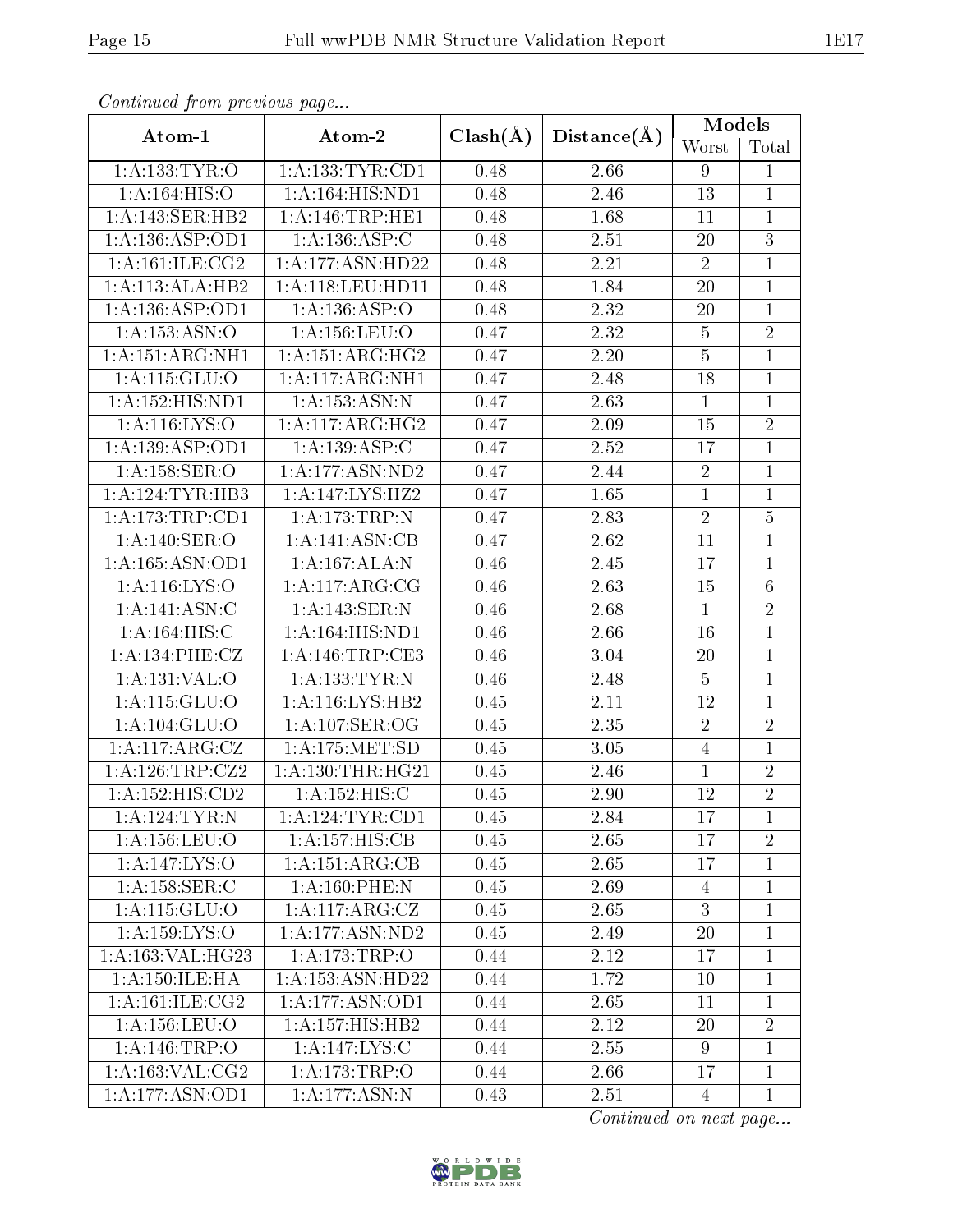| Conningca from previous page |                              |              |                   | Models           |                |
|------------------------------|------------------------------|--------------|-------------------|------------------|----------------|
| Atom-1                       | Atom-2                       | $Clash(\AA)$ | Distance(A)       | Worst            | Total          |
| 1:A:146:TRP:N                | 1:A:146:TRP:CD1              | 0.43         | 2.84              | 9                | 1              |
| 1:A:117:ARG:NH1              | 1:A:175:MET:SD               | 0.43         | $2.90\,$          | 18               | $\mathbf{1}$   |
| 1:A:137:LYS:C                | 1:A:139:ASP:N                | 0.43         | 2.71              | 19               | $\mathbf{1}$   |
| 1: A: 152: HIS: NE2          | 1: A: 153: ASN: CG           | 0.43         | 2.72              | 14               | $\mathbf{1}$   |
| 1:A:143:SER:O                | 1:A:147:LYS:CB               | 0.43         | 2.67              | 18               | $\mathbf{1}$   |
| 1: A: 152: HIS: CG           | 1: A: 153: ASN: N            | 0.43         | 2.85              | 12               | $\overline{2}$ |
| 1:A:141:ASN:OD1              | 1:A:142:SER:N                | 0.43         | 2.51              | 12               | $\overline{1}$ |
| 1:A:144:ALA:O                | 1:A:145:GLY:C                | 0.43         | 2.57              | $\overline{7}$   | $\mathbf{1}$   |
| 1:A:126:TRP:O                | 1: A: 130: THR: OG1          | 0.43         | 2.31              | 11               | $\overline{1}$ |
| 1:A:142:SER:C                | $1:A:144:ALA:\overline{N}$   | 0.43         | 2.72              | 16               | 1              |
| 1:A:143:SER:HA               | 1: A:146:TRP:NE1             | 0.43         | 2.29              | 18               | $\mathbf{1}$   |
| 1:A:143:SER:CB               | 1: A:146:TRP:HE1             | 0.42         | 2.26              | 11               | $\mathbf{1}$   |
| 1:A:159:LYS:HA               | 1:A:177:ASN:ND2              | 0.42         | 2.28              | 20               | $\overline{1}$ |
| 1: A:134:PHE:CE1             | 1: A:146:TRP:CE3             | 0.42         | $\overline{3.07}$ | 20               | $\mathbf{1}$   |
| 1:A:146:TRP:CE3              | 1:A:147:LYS:N                | 0.42         | 2.88              | $8\,$            | $\mathbf{1}$   |
| 1: A: 124: TYR: N            | 1: A:124:TYR:HD1             | 0.42         | $\overline{2}.11$ | $\boldsymbol{9}$ | $\mathbf{1}$   |
| 1:A:114:PRO:C                | 1:A:116:LYS:N                | 0.42         | 2.73              | 14               | $\mathbf{1}$   |
| 1:A:117:ARG:CD               | $1:$ A:175:MET:SD            | 0.42         | 3.07              | $\overline{4}$   | $\mathbf 1$    |
| 1: A: 108: GLN: NE2          | 1: A: 111: GLU: OE1          | 0.42         | 2.52              | 8                | 1              |
| 1:A:118:LEU:HD22             | 1:A:122:GLN:HB3              | 0.42         | 1.91              | $\boldsymbol{9}$ | $\mathbf{1}$   |
| 1: A:124:TYR:OH              | 1:A:147:LYS:HE2              | 0.42         | $2.15\,$          | 13               | $\mathbf{1}$   |
| 1:A:120:LEU:HG               | 1: A:124:TYR:CE2             | 0.41         | 2.49              | 19               | $\mathbf{1}$   |
| 1:A:152:HIS:CE1              | $1:A:15\overline{3:ASN:OD1}$ | 0.41         | 2.73              | $\mathbf{1}$     | $\mathbf{1}$   |
| 1: A: 156: LEU: O            | 1:A:157:HIS:O                | 0.41         | 2.38              | $\overline{7}$   | $\overline{1}$ |
| 1:A:146:TRP:O                | 1:A:149:SER:OG               | 0.41         | 2.34              | 12               | $\overline{2}$ |
| 1: A: 133: TYR: O            | 1:A:136:ASP:OD2              | 0.41         | 2.39              | 14               | $\mathbf{1}$   |
| 1: A: 165: ASN: ND2          | 1:A:171:SER:O                | 0.41         | 2.53              | $\mathbf{1}$     | $\mathbf 1$    |
| 1:A:143:SER:O                | $1:\overline{A:147:LYS:HG3}$ | 0.41         | $\overline{2.15}$ | 15               | $\overline{1}$ |
| 1:A:134:PHE:CD1              | 1:A:134:PHE:N                | 0.41         | 2.89              | $\overline{4}$   | 1              |
| 1:A:152:HIS:CE1              | 1:A:153:ASN:HD21             | 0.41         | 2.33              | 16               | $\mathbf 1$    |
| 1: A: 165: ASN: ND2          | 1: A:171: SER: N             | 0.41         | 2.64              | 10               | $\mathbf{1}$   |
| 1: A: 134: PHE: N            | 1: A: 134: PHE: CD1          | 0.41         | 2.88              | 15               | $\mathbf{1}$   |
| 1:A:176:LEU:C                | $1:A:177.\overline{ASN:O}$   | 0.41         | 2.59              | 17               | 1              |
| 1:A:119:THR:HG23             | 1:A:173:TRP:CZ3              | 0.41         | 2.51              | 6                | $\mathbf 1$    |
| 1: A: 165: ASN: CG           | 1: A:173:TRP:NE1             | 0.41         | 2.74              | $6\phantom{.}6$  | 1              |
| 1:A:163:VAL:H B              | 1: A: 173: TRP: HB2          | 0.41         | 1.92              | 16               | $\mathbf{1}$   |
| 1:A:136:ASP:O                | 1:A:139:ASP:CG               | 0.41         | 2.59              | 3                | $\overline{1}$ |
| 1: A:158: SER:O              | 1: A:160: PHE:N              | 0.40         | 2.55              | 16               | 1              |
| 1: A:115: GLU:O              | 1: A:116: LYS: CB            | 0.40         | 2.67              | 12               | $\mathbf 1$    |
| 1:A:149:SER:HA               | 1:A:152:HIS:ND1              | 0.40         | 2.32              | 14               | $\mathbf{1}$   |
| 1:A:119:THR:N                | 1:A:122:GLN:OE1              | 0.40         | 2.43              | 16               | $\mathbf{1}$   |

Continued from previous page.

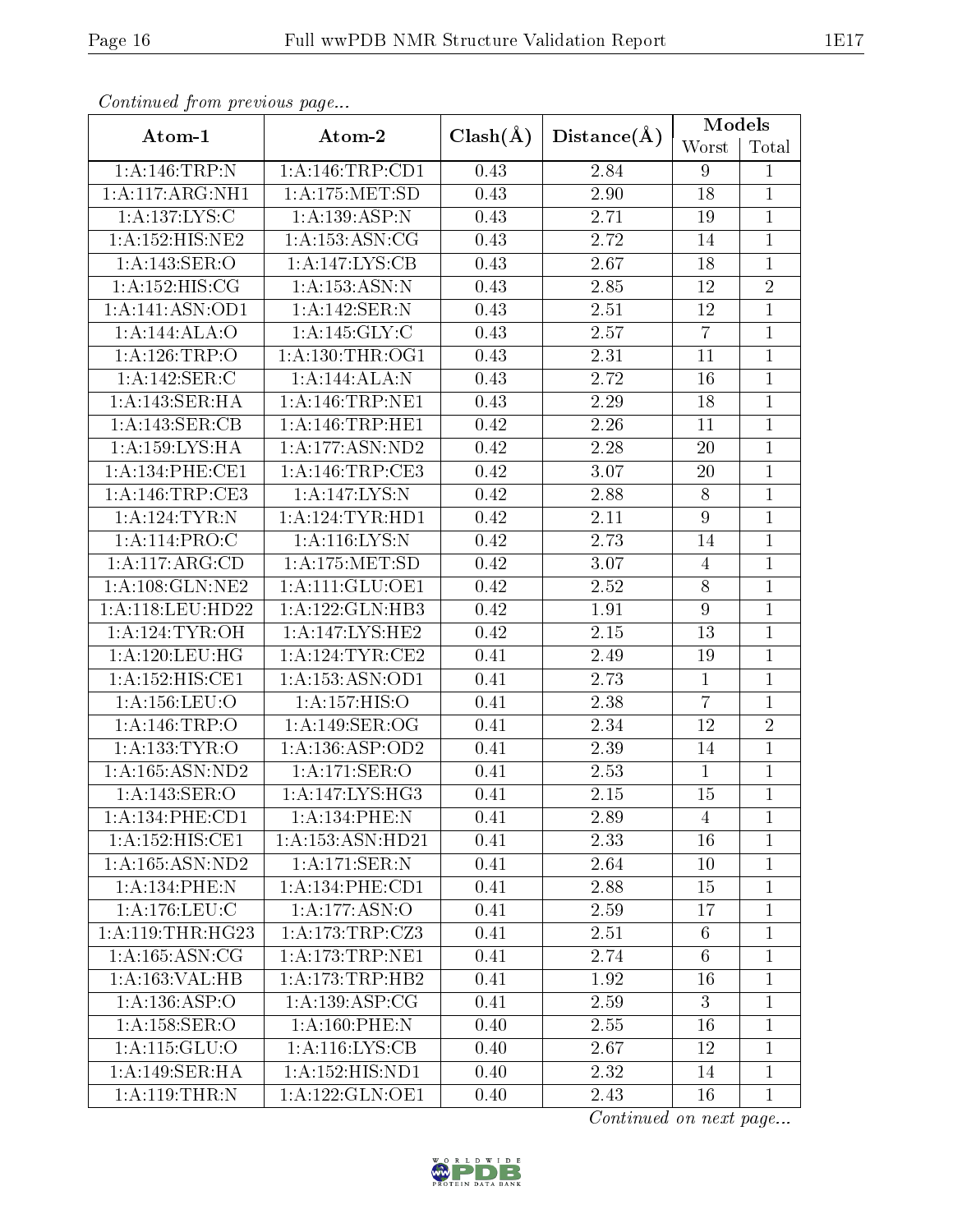| Atom-1                            | Atom-2                       | $Clash(\AA)$ | Distance(A) | <b>Models</b> |       |  |
|-----------------------------------|------------------------------|--------------|-------------|---------------|-------|--|
|                                   |                              |              |             | Worst         | Total |  |
| 1:A:165:ASN:OD1                   | 1:A:167:ALA:O                | 0.40         | 2.40        | 16            |       |  |
| $1: \overline{A:126:TRP:CD2}$     | 1: A: 130: THR: OG1          | 0.40         | 2.69        |               |       |  |
| 1:A:137:LYS:O                     | 1:A:140:SER:N                | 0.40         | 2.53        | 4             |       |  |
| $1:A:\overline{157:HIS:CD2}$      | $1:A:\overline{157:HIS:N}$   | 0.40         | 2.90        | 12            |       |  |
| 1:A:114:PRO:O                     | 1:A:116:LYS:N                | 0.40         | 2.54        | 14            |       |  |
| $1:A:107:\overline{\text{SER}:O}$ | $1:A:\overline{111:GLU:HG3}$ | 0.40         | 2.16        | 10            |       |  |

Continued from previous page...

## 6.3 Torsion angles  $(i)$

#### 6.3.1 Protein backbone (i)

In the following table, the Percentiles column shows the percent Ramachandran outliers of the chain as a percentile score with respect to all PDB entries followed by that with respect to all NMR entries. The Analysed column shows the number of residues for which the backbone conformation was analysed and the total number of residues.

| Mol | Chain | Analysed          | Favoured           | Allowed               | Outliers              | Percentiles    |
|-----|-------|-------------------|--------------------|-----------------------|-----------------------|----------------|
|     |       | $75/150(50\%)$    | $68\pm2(91\pm2\%)$ | $^{\circ}$ 5±2 (7±2%) | $2\pm1$ (3 $\pm2\%$ ) | $\overline{z}$ |
| All |       | $1500/3000(50\%)$ | 1358 $(91\%)$      | (7%)<br>98-1          | 44 (3\%)              | $\rightarrow$  |

All 13 unique Ramachandran outliers are listed below. They are sorted by the frequency of occurrence in the ensemble.

| Mol | Chain | Res | Type       | Models (Total) |
|-----|-------|-----|------------|----------------|
| 1   | А     | 167 | ALA        | 10             |
| 1   | Α     | 157 | HIS        | 8              |
| 1   | А     | 114 | PRO        | 7              |
| 1   | А     | 144 | ALA        | 3              |
| 1   | А     | 158 | <b>SER</b> | 3              |
| 1   | А     | 145 | <b>GLY</b> | 3              |
| 1   | А     | 143 | <b>SER</b> | $\overline{2}$ |
| 1   | А     | 142 | SER        | $\overline{2}$ |
| 1   | А     | 177 | <b>ASN</b> | $\overline{2}$ |
| 1   | А     | 138 | <b>GLY</b> | $\mathbf{1}$   |
| 1   | А     | 171 | SER        | 1              |
| 1   | Α     | 100 | <b>GLN</b> | 1              |
| 1   | А     | 132 | PRO        | 1              |

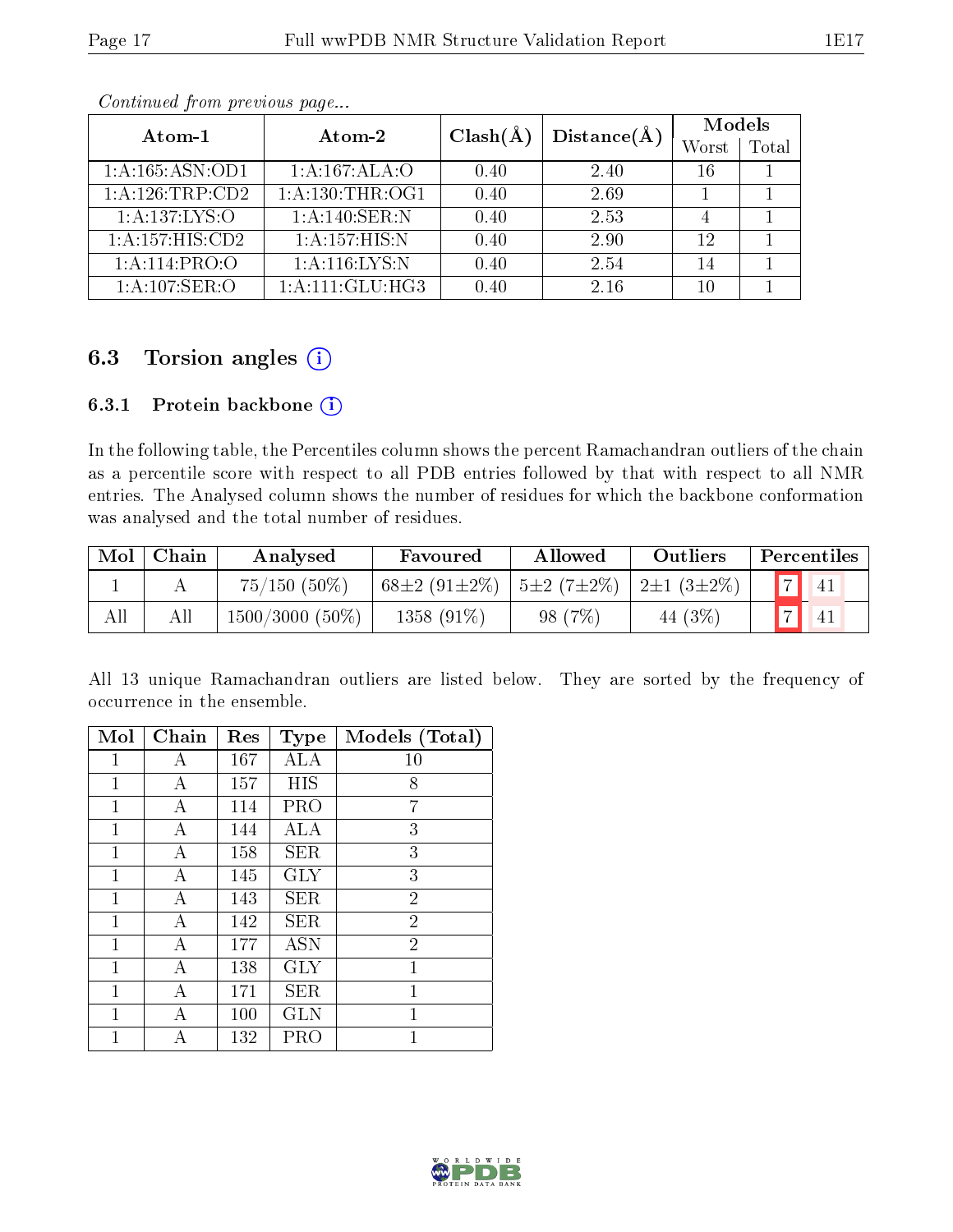#### 6.3.2 Protein sidechains  $(i)$

In the following table, the Percentiles column shows the percent sidechain outliers of the chain as a percentile score with respect to all PDB entries followed by that with respect to all NMR entries. The Analysed column shows the number of residues for which the sidechain conformation was analysed and the total number of residues.

| Mol | Chain | Analysed       | Rotameric                                         | <b>Outliers</b> | Percentiles |    |
|-----|-------|----------------|---------------------------------------------------|-----------------|-------------|----|
|     |       | 67/123(54%)    | 65 $\pm$ 1 (97 $\pm$ 2%)   2 $\pm$ 1 (3 $\pm$ 2%) |                 |             | 88 |
| All |       | 1340/2460(54%) | 1297 (97%)                                        | 43 $(3%)$       |             | 88 |

All 15 unique residues with a non-rotameric sidechain are listed below. They are sorted by the frequency of occurrence in the ensemble.

| Mol            | Chain          | Res | <b>Type</b> | Models (Total) |
|----------------|----------------|-----|-------------|----------------|
| 1              | А              | 172 | <b>SER</b>  | 7              |
| 1              | А              | 177 | <b>ASN</b>  | 6              |
| 1              | $\overline{A}$ | 130 | THR         | 6              |
| $\mathbf{1}$   | А              | 143 | <b>SER</b>  | 4              |
| 1              | А              | 171 | <b>SER</b>  | 4              |
| 1              | $\overline{A}$ | 119 | THR         | 3              |
| $\mathbf{1}$   | А              | 139 | ASP         | 3              |
| 1              | $\overline{A}$ | 164 | <b>HIS</b>  | $\overline{2}$ |
| 1              | $\overline{A}$ | 158 | <b>SER</b>  | $\overline{2}$ |
| $\mathbf{1}$   | А              | 152 | HIS         | $\mathbf 1$    |
| 1              | А              | 129 | $\rm{ARG}$  | $\mathbf 1$    |
| 1              | A              | 149 | <b>SER</b>  | 1              |
| 1              | А              | 140 | SER         | $\overline{1}$ |
| 1              | А              | 162 | <b>LYS</b>  | $\mathbf 1$    |
| $\overline{1}$ | А              | 136 | ASP         | $\overline{1}$ |

#### 6.3.3 RNA  $(i)$

There are no RNA molecules in this entry.

## 6.4 Non-standard residues in protein, DNA, RNA chains (i)

There are no non-standard protein/DNA/RNA residues in this entry.

#### 6.5 Carbohydrates  $(i)$

There are no carbohydrates in this entry.

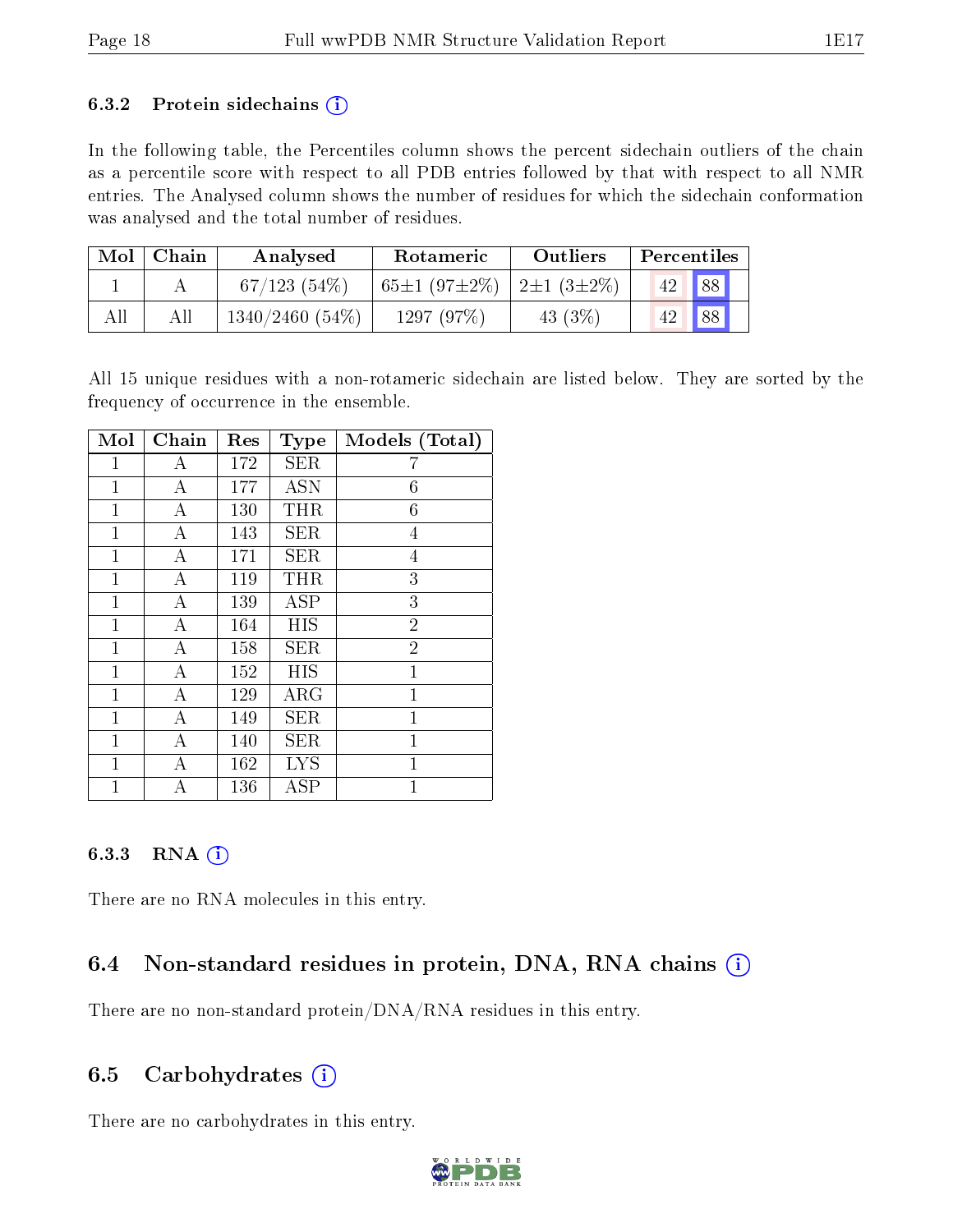## 6.6 Ligand geometry (i)

There are no ligands in this entry.

## 6.7 [O](https://www.wwpdb.org/validation/2017/NMRValidationReportHelp#nonstandard_residues_and_ligands)ther polymers (i)

There are no such molecules in this entry.

## 6.8 Polymer linkage issues (i)

There are no chain breaks in this entry.